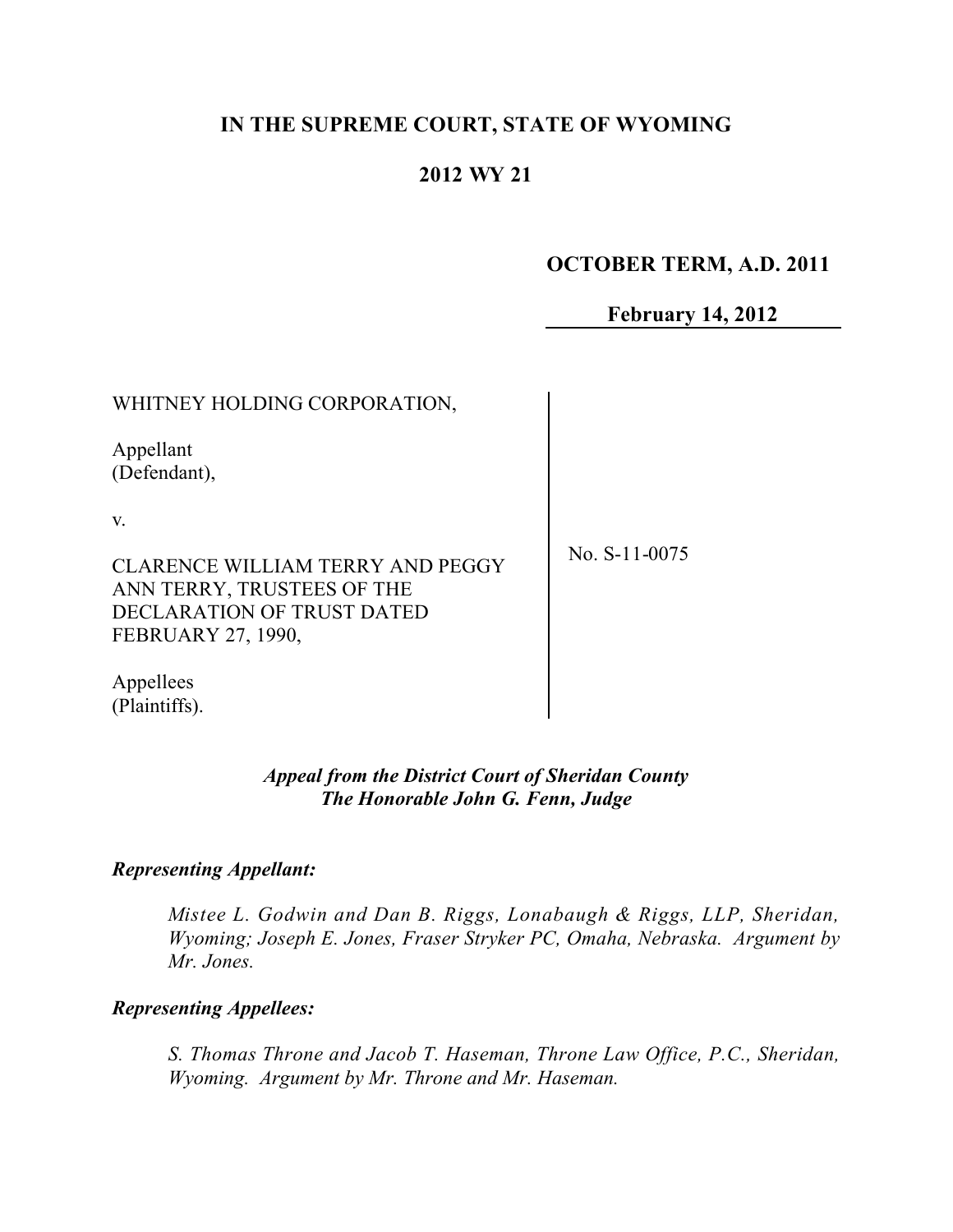*Before KITE, C.J., and GOLDEN, HILL, VOIGT, and BURKE, JJ.*

*BURKE, J., delivers the opinion of the Court; HILL, J., files a dissenting opinion, in which KITE, C.J., joins.*

**NOTICE: This opinion is subject to formal revision before publication in Pacific Reporter Third. Readers are requested to notify the Clerk of the Supreme Court, Supreme Court Building, Cheyenne, Wyoming** 82002, of any typographical or other formal errors so that correction may be made before final publication in **the permanent volume.**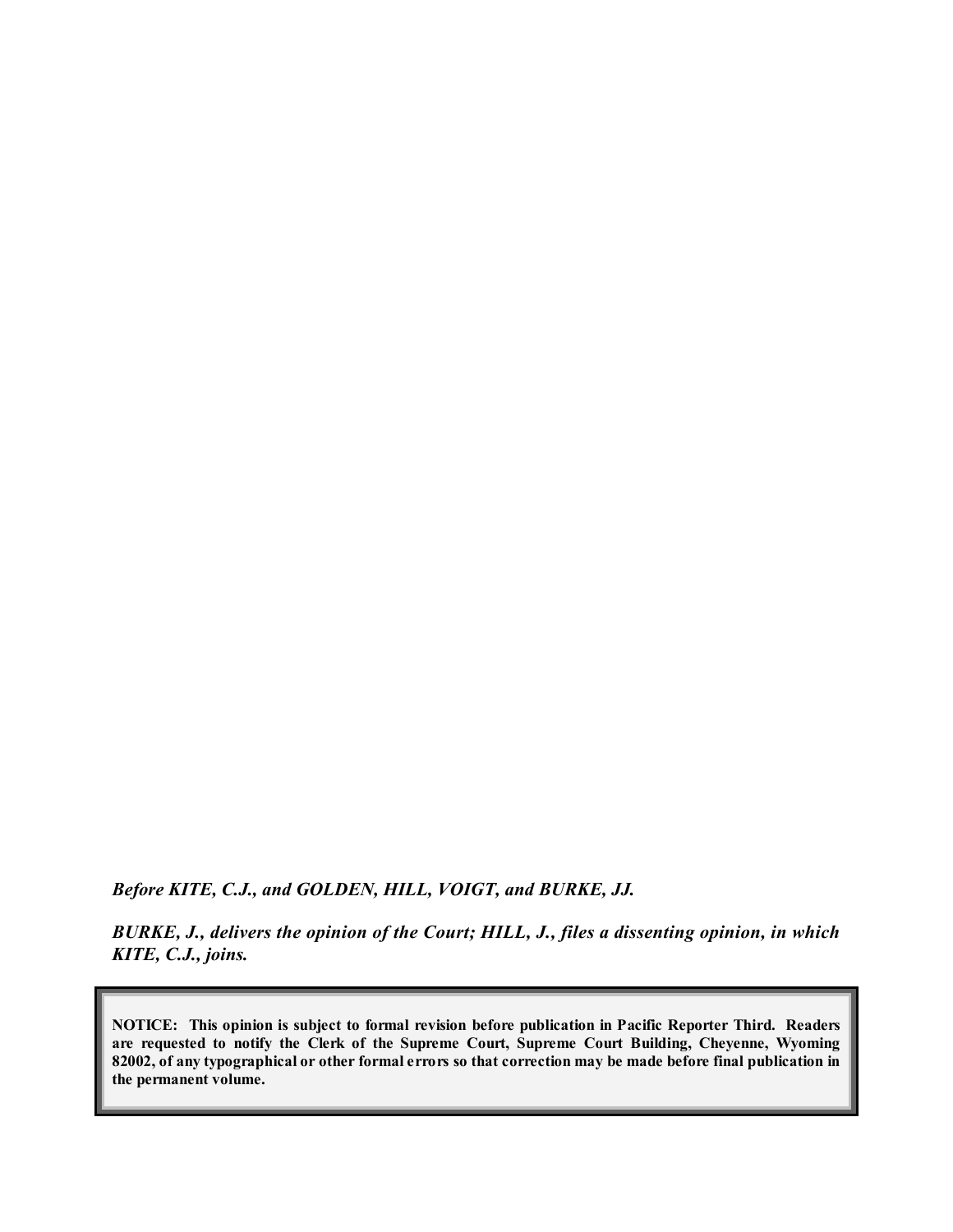#### **BURKE, Justice.**

[¶1] Appellant, Whitney Holding Corporation, challenges a decision of the district court quieting title in a certain mineral estate in favor of Appellees, Clarence and Peggy Terry. Whitney claims it reserved the mineral interest in a Limited Warranty Deed conveying the property from Whitney to the Terrys.<sup>1</sup> Whitney contends the deed is unambiguous and that the district court erred in considering extrinsic evidence to interpret the deed. Whitney also asserts that the Terrys' claim is barred by the ten year statute of limitations applicable to actions for reformation. We find no error and affirm.

### *ISSUES*

[¶2] Whitney presents five issues:

1. Did the District Court err in holding that the Limited Warranty Deed was ambiguous?

2. Did the District Court err by denying Whitney's motion in limine and by overruling Whitney's objections to the admissibility of extrinsic evidence?

3. Did the District Court err by considering extrinsic evidence regarding the intent of the parties in entering into the Limited Warranty Deed?

4. Did the District Court err by finding that Whitney does not own a mineral interest in the subject property and that Terrys own one-half of the mineral rights in the subject property?

5. Did the District Court err by failing to determine that the Terrys' action was barred by the statute of limitations because they were seeking to reform the February 25, 1980 Deed (the "Limited Warranty Deed"), rather than quiet title?

The Terrys rephrase the issues:

<sup>&</sup>lt;sup>1</sup> Whitney's predecessor in interest, Peter Kiewit Sons, Inc., executed the relevant documents in this case. In order to simplify the discussion, we will simply refer to Peter Kiewit and Whitney as "Whitney." Years after the transaction, the Terrys transferred the mineral interest into a trust. We will refer to the Terrys and the trust as "the Terrys."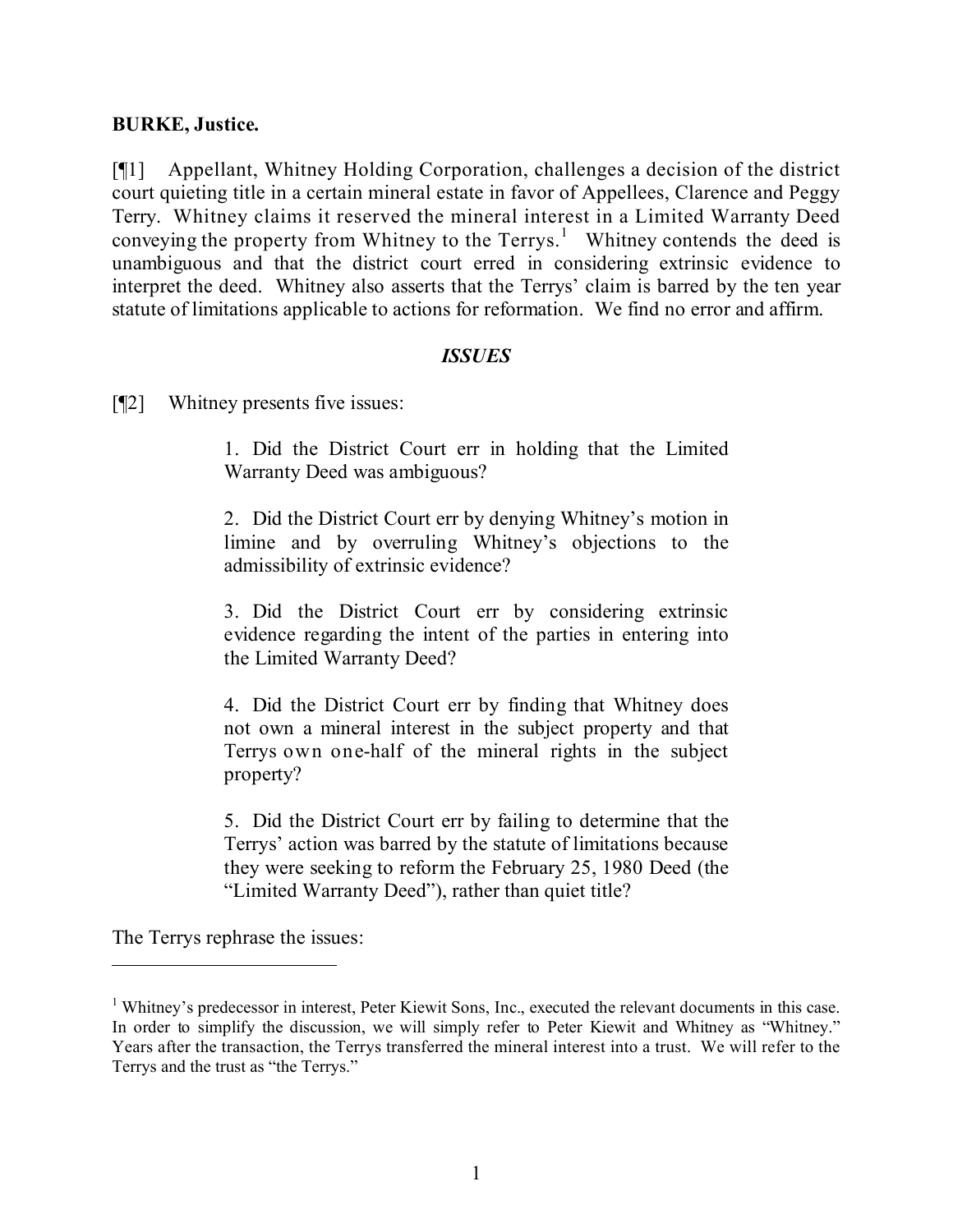1. Whether the District Court was correct in its finding that extrinsic evidence was admissible to discern the true intent of the parties and meaning of the Limited Warranty Deed.

2. Whether the District Court correctly concluded that the language of the Limited Warranty Deed was unclear and ambiguous.

3. Whether the District Court was correct in its determination that the Terrys were not barred by the statute of limitations for a reformation action because they were pursuing a quiet title action.

# *FACTS*

[¶3] The Terrys owned property located on the lower Tongue River in Sheridan County, Wyoming. They owned the property for many years prior to entering into an agreement to sell the property to Whitney. Whitney wanted the property in order to expand its coal mining operation in the area, and initially contacted the Terrys in the early 1970's about purchasing the property. Whitney maintained its interest and ultimately the Terrys agreed to sell. On December 17, 1979, Whitney and the Terrys entered into a Contract for Deed.

[¶4] In the Contract for Deed, the Terrys are identified as "Seller" and Whitney is identified as "Buyer." The purchase price for the Tongue River property was \$614,750. In the contract, the Terrys were provided the option of receiving the purchase price in cash, in installments, or by making a "like-kind" exchange.

[¶5] The Terrys chose the "like-kind" exchange option and informed Whitney they had selected the "Ranchester property" for the exchange. The property was owned by the Kaufmanns. 2 Prior to selecting the Ranchester property, the Terrys looked at several other properties but eventually settled on the Ranchester property for several reasons, as explained by Mrs. Terry:

> A. To begin with, it had to be a like-kind exchange because of the taxes and because we still wanted to ranch, and of

 $2$  The Ranchester property was owned by "Carl Kaufmann and Vera L. Kaufmann, husband and wife; Clifford C. Kaufmann and Rose Marie Kaufmann, husband and wife; and Carl A. Church, Jr. and Charlene Ann Church, husband and wife." We will refer to these owners as "the Kaufmanns."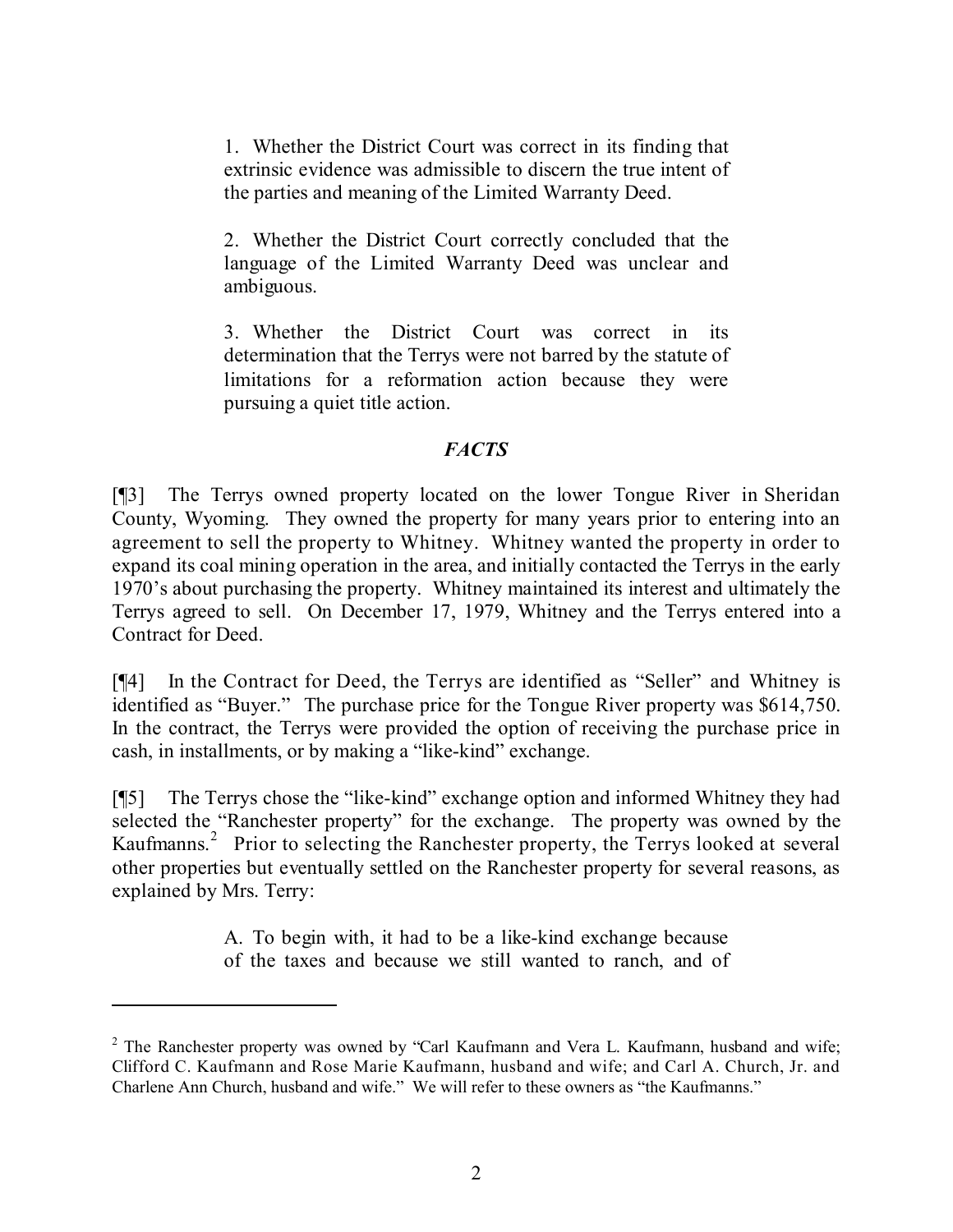course everyone talked about minerals on the lower Tongue River, so that was number one. We needed a place with minerals.

Q. All right. And any other criteria that you relayed to Mr. Taylor?

A. We wanted some irrigated land, and so that's why we were interested.

Before making the selection, they inquired about the mineral interest in the Ranchester property. According to Mrs. Terry:

> Q. And were you aware of the ownership in that property, who owned the minerals in that property?

> A. Well, we had to be explained to about the lifetime estate, and Mr. Zimmerman was still alive at that time, and so he owned half of the minerals, the Kaufmanns owned half of the minerals. When Mr. Zimmerman died then they explained to us that we would receive the other half.

[¶6] After settling on the Ranchester property, the Terrys notified Whitney. Whitney entered into an agreement with the Kaufmanns to purchase the property. In the agreement, the Kaufmanns are identified as "Sellers." Whitney is identified as "Buyer." The Kaufmann/Whitney agreement referenced a life estate in one-half of the minerals in favor of Clyde Zimmerman and Gladys Glasby that burdened the Ranchester property. In the agreement, the Kaufmanns expressly represented that Gladys Glasby was deceased and that the life estate would terminate upon the death of Mr. Zimmerman.

[¶7] Closing of the transactions occurred on February 25, 1980. At the closing, the Kaufmanns executed a Warranty Deed conveying the Ranchester property to Whitney. Whitney, in turn, executed a Limited Warranty Deed conveying the Ranchester property to the Terrys. The Terrys signed a Warranty Deed conveying the Tongue River property to Whitney. At closing, the Kaufmanns received the balance of the \$575,000 purchase price and the Terrys were paid, as "boot," the sum of \$39,750, representing the difference in price between the Ranchester property they were receiving and the Tongue River property they were selling to Whitney.

[¶8] The Kaufmann Warranty Deed identified the Kaufmanns as "Grantors" and in the body of the deed, specified that the conveyance was "SUBJECT TO the reservation of coal, oil, gas and other minerals set forth in Exhibit 'A.'" Exhibit A provided a lengthy legal description and stated the reservation as follows: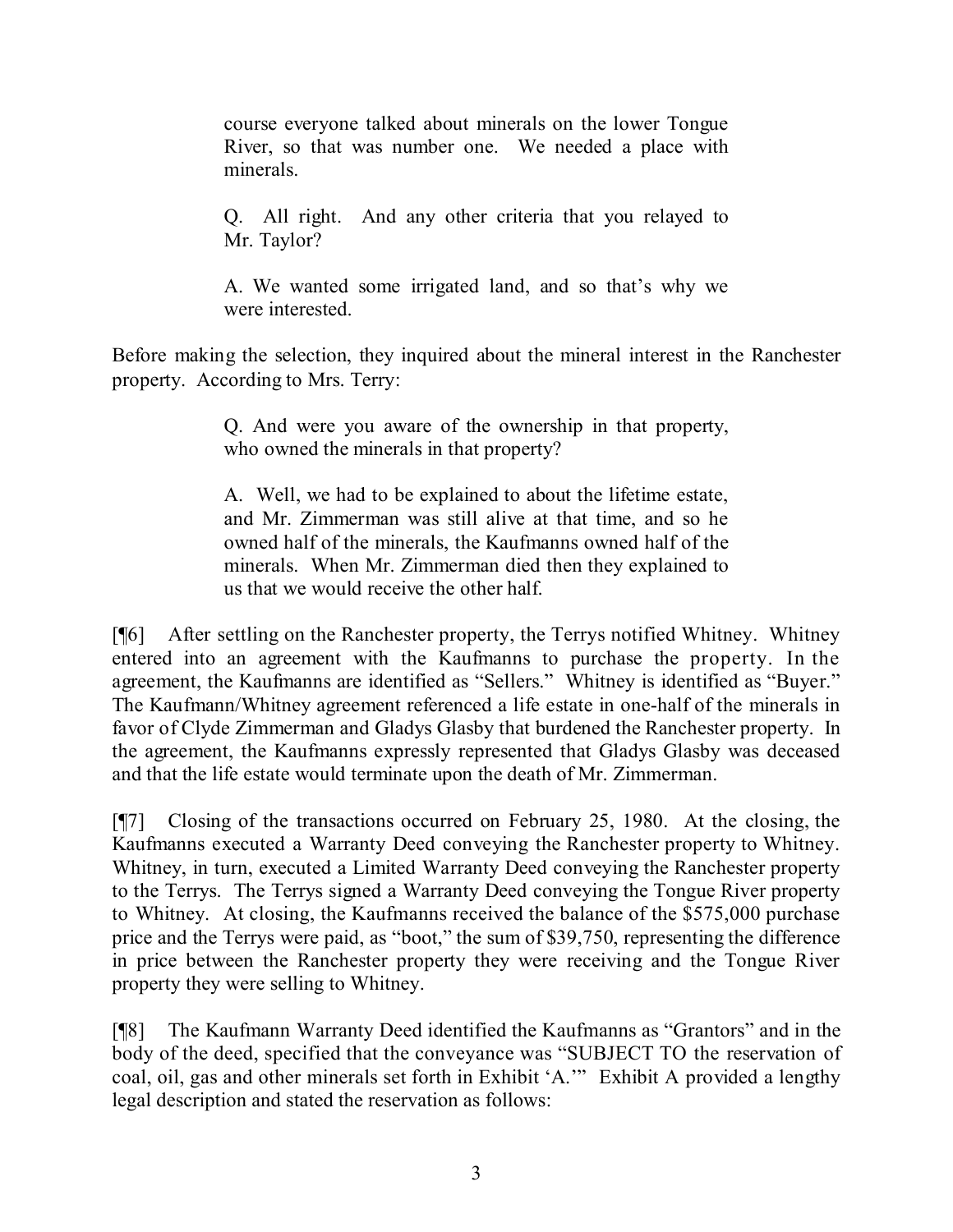EXCEPTING AND RESERVING, HOWEVER, to the Grantors and to their heirs and assigns, one-half of all coal, sub-bituminous coal, lignite, oil, gas, uranium, fissionable materials, and all other minerals of every kind and character, contained in or underlying said lands, together with the right to enter thereon for the purpose of drilling for or mining the said coal, oil, gas, uranium, fissionable materials and other minerals, and the right to use so much of the surface as may be necessary for such purposes, provided the owner of the surface is reasonably compensated for any damage done thereto.

The Warranty Deed from the Kaufmanns did not mention the Zimmerman life estate.

[¶9] In the Limited Warranty Deed from Whitney to the Terrys, Whitney is identified as "Grantor." The deed also contains an Exhibit A that is identical to the Exhibit A in the Kaufmann/Whitney Deed with two exceptions: the term "Grantors" is changed to "sellers," and there is a specific reference to the Zimmerman life estate. It is this deed that is at the center of the dispute between the parties.

[¶10] Three months after the closing, the Terrys executed an oil and gas lease for their mineral interest in the Ranchester property. They also executed a Ratification of Oil and Gas Lease that had previously been signed by Mr. Zimmerman. Through the years, the Terrys executed additional mineral leases for the Ranchester property. Mrs. Terry prepared and recorded Affidavits of Survivorship reflecting the deaths of Mr. Zimmerman and Ms. Glasby and the termination of their life estate in the minerals. There is no indication in the record that Whitney ever claimed any mineral interest in the Ranchester property.

[¶11] The first inkling that the Terrys had of questions regarding their mineral interest came from a source other than Whitney. Mrs. Terry testified:

> Q. Let's talk about the case that's here today. What events caused you to initiate this quiet title action?

> A. All right. Mr. Munson was an agent or he sold our lease to Elk Petroleum, and Elk Petroleum did some explorations and they were going to drag – on Friday they called and said: "We're going to drag a rig over on our six-mile area."

Q. Is the six-mile area part of the Ranchester property?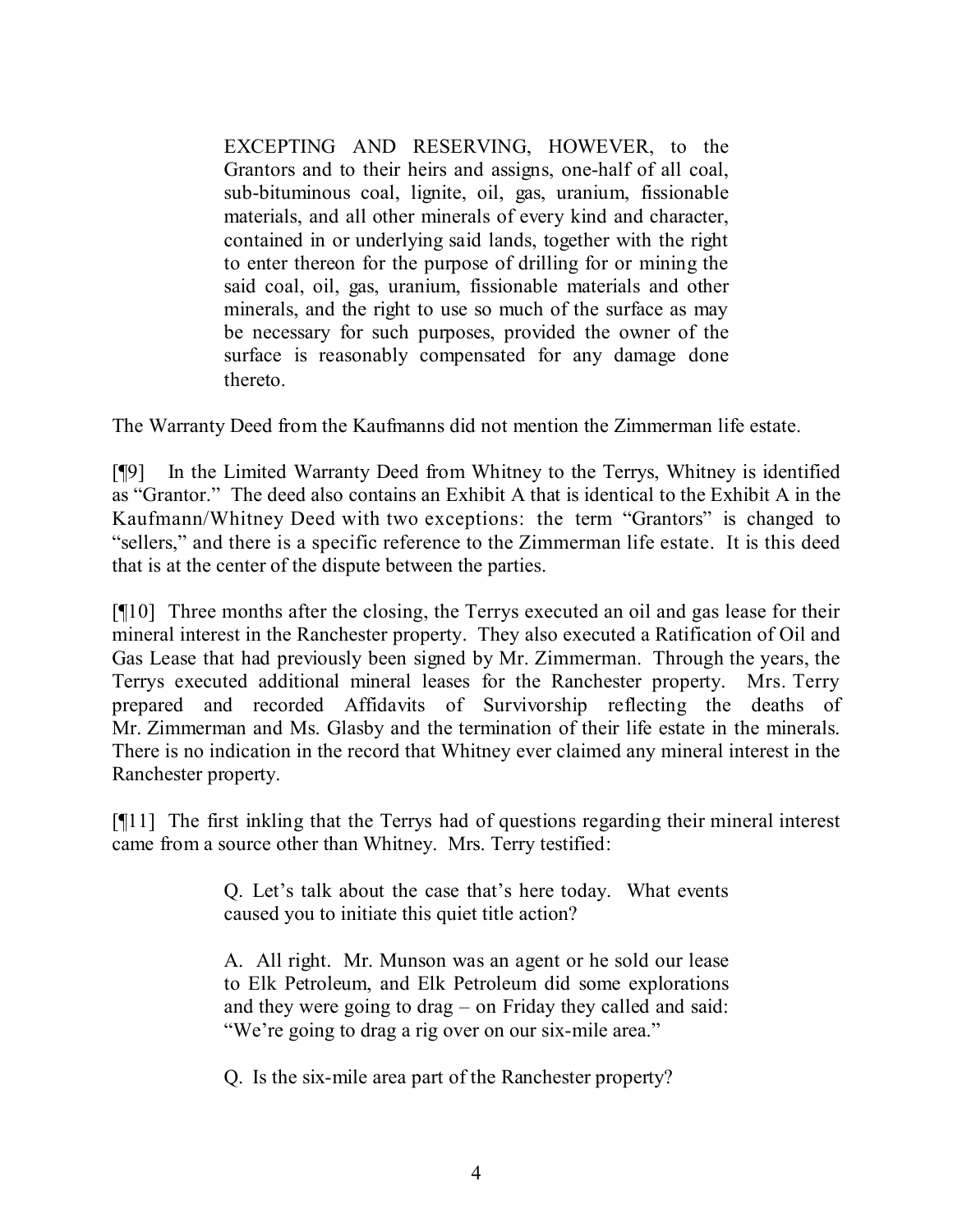A. Yes, yes. For exploration purposes, and then their geologist called back and said: "We've hired a girl and she went deep into the records, and will you come in and talk to us about it?" So Clarence and I went in and talked to Richard Sweeney, the geologist, and his solution was: "Talk to someone from [Whitney] and they'll quiet the title."

Apparently, efforts to resolve the potential title problems were unsuccessful and the Terrys filed a "Complaint to Quiet Mineral Title" against Whitney in Sheridan County district court. Whitney denied nearly all of the allegations of the Complaint and raised several affirmative defenses including an allegation that the Terrys' claim "is barred by the applicable statute of limitations."

[¶12] Prior to trial, the parties entered into a joint stipulation. In that stipulation, the parties agreed to the admissibility of several documents, including: The Contract between Whitney and the Terrys, the Agreement for Warranty Deed between the Kaufmanns and Whitney, the Kaufmann Warranty Deed to Whitney, and the Limited Warranty Deed from Whitney to the Terrys. Whitney also filed a motion in limine seeking to exclude other extrinsic evidence that the Terrys might attempt to introduce to interpret the Limited Warranty Deed. Whitney contended that the deed was unambiguous. The Terrys resisted the motion. They asserted that the deed was ambiguous and that extrinsic evidence was admissible to interpret the deed. The district court took the motion under advisement and trial proceeded. Whitney renewed its objection to specific extrinsic evidence throughout the trial. At the conclusion of the trial, the district court determined that the Limited Warranty Deed was ambiguous and, after considering the language of the deed and extrinsic evidence, quieted title to the minerals in the Terrys. Whitney filed a timely appeal.

## *STANDARD OF REVIEW*

[¶13] The district court held a bench trial in this case. Consequently, we apply the following standard of review:

> The factual findings of a judge are not entitled to the limited review afforded a jury verdict. While the findings are presumptively correct, the appellate court may examine all of the properly admissible evidence in the record. Due regard is given to the opportunity of the trial judge to assess the credibility of the witnesses, and our review does not entail re-weighing disputed evidence. Findings of fact will not be set aside unless they are clearly erroneous. A finding is clearly erroneous when, although there is evidence to support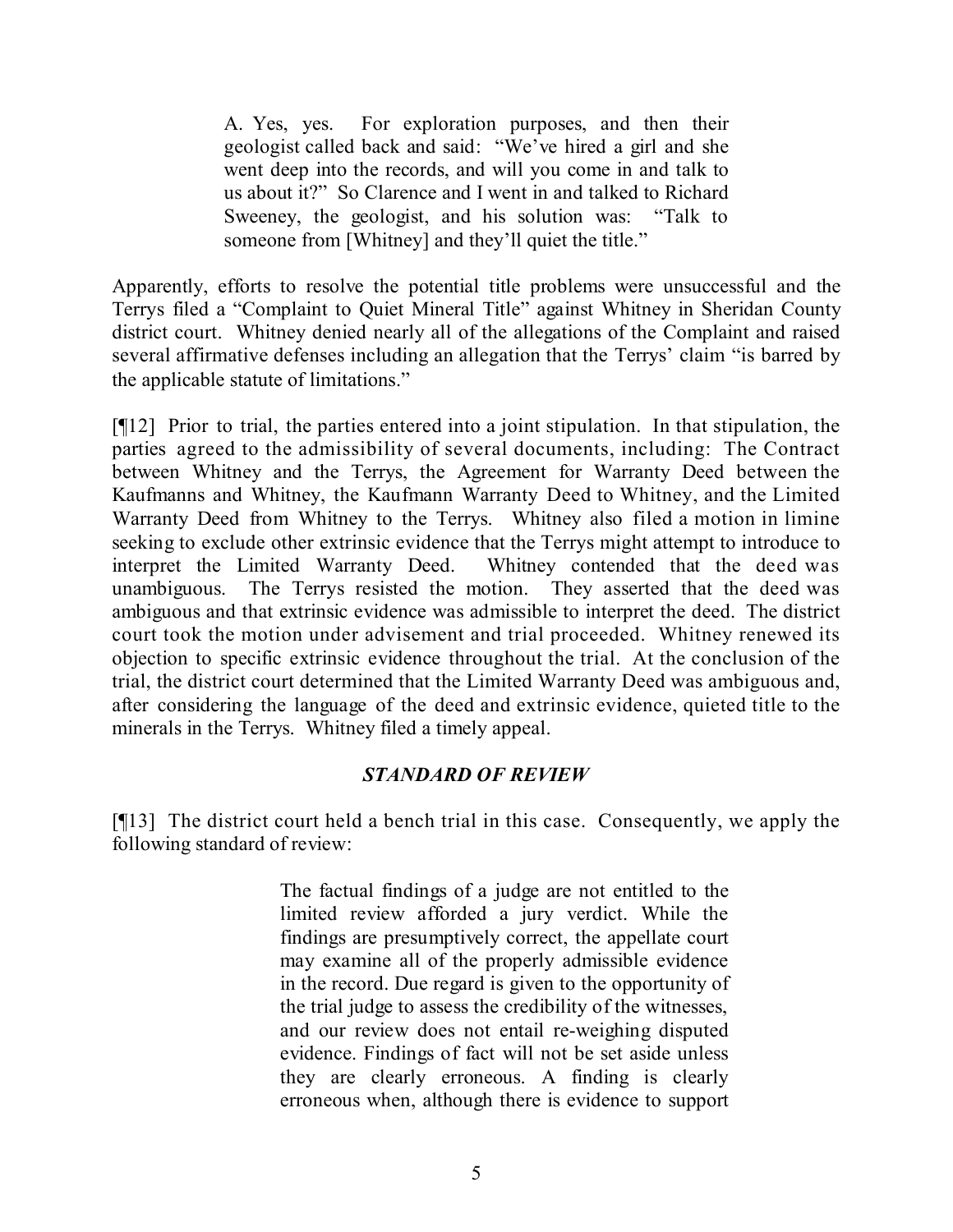it, the reviewing court on the entire evidence is left with the definite and firm conviction that a mistake has been committed.

*Harber v. Jensen,* 2004 WY 104, ¶ 7, 97 P.3d 57, 60 (Wyo. 2004) quoting, *Life Care Centers of America, Inc. v. Dexter,* 2003 WY 38, ¶ 7, 65 P.3d 385, 389 (Wyo. 2003). *See also Powder River Ranch, Inc. v. Michelena,* 2005 WY 1, ¶ 8, 103 P.3d 876, [879] (Wyo. 2005). . . . The district court's conclusions of law are, however, subject to our *de novo* standard of review. *Powder River Ranch,* ¶ 8, 103 P.3d at [880]; *Double Eagle Petroleum & Mining Corp. v. Questar Exploration & Production Co.,* 2003 WY 139, ¶ 6, 78 P.3d 679, [681] (Wyo. 2003).

*Mullinnix LLC v. HKB Royalty Trust,* 2006 WY 14, ¶ 12, 126 P.3d 909, 916 (Wyo. 2006).

### *DISCUSSION*

[¶14] Whitney raises five issues in this appeal. All of those issues are premised upon Whitney's contention that the Limited Warranty Deed clearly and unambiguously specifies that Whitney reserved a one-half mineral interest in the Ranchester property. Whether the deed is ambiguous presents a question of law. *Treemont, Inc. v. Hawley*, 886 P.2d 589, 592 (Wyo. 1994). We give no deference to a district court's decision on an issue of law. *Id*. We determine whether a written contract term is ambiguous "by independently reviewing the disputed term in light of the actual language of the entire contract. A term is ambiguous if, considered in light of the plain language of the entire contract, it is susceptible to more than one reasonable meaning." *Smithco Eng'g v. International Fabricators*, 775 P.2d 1011, 1019 (Wyo. 1989) (Golden, J., concurring) (internal citations omitted).

[¶15] The Limited Warranty Deed transferring the Ranchester property from Whitney to the Terrys states:

#### KNOW ALL MEN BY THESE PRESENTS:

That [Whitney], for good and valuable consideration does hereby grant, bargain, sell and convey unto CLARENCE W. TERRY and PEGGY ANN TERRY, as tenants by the entirety, of Kirby Star Route, Sheridan, Wyoming 82801, all the real property situate in Sheridan County, State of Wyoming, described in Exhibit A attached hereto and made a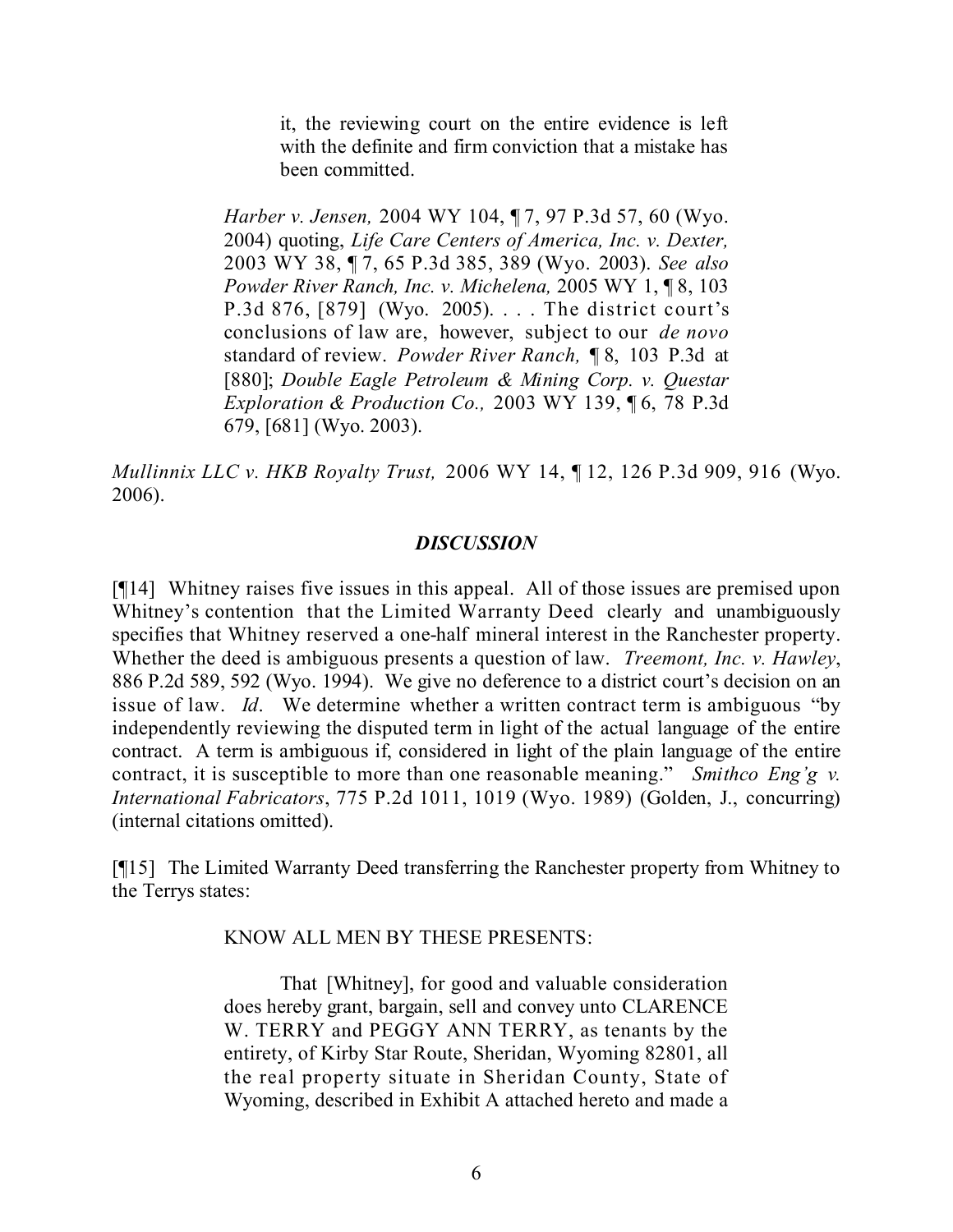part hereof, SUBJECT, HOWEVER, to the exceptions, restrictions, and reservations set forth in the Warranty Deed from Carl Kaufmann and Vera L. Kaufmann, husband and wife, Clifford C. Kaufmann and Rosemarie A. Kaufmann, husband and wife, and Carl A. Church, Jr. and Charlene Ann Church, husband and wife, **to the Grantor herein**, the easements and rights-of-way of record; to all mineral and oil royalty reservations or conveyances contained in prior instruments of record; and all existing mineral leases affecting said lands.

**Grantor** warrants title solely against the acts and deeds of **Grantor** and no other.

IN WITNESS WHEREOF, the **Grantor** has caused this instrument to be executed by its officials this 25 day of February, 1980.

(Emphasis added.) Exhibit A contained a lengthy property description and also stated:

EXCEPTING AND RESERVING, HOWEVER, to the **sellers** and to their heirs and assigns, one-half of all coal, subbituminous coal, lignite, oil, gas, uranium, fissionable materials, and all other minerals of every kind and character, contained in or underlying said lands, together with the right to enter thereon for the purpose of drilling for or mining the said coal, oil, gas, uranium, fissionable materials and other minerals, and the right to use so much of the surface as may be necessary for such purposes, provided the owner of the surface is reasonably compensated for any damage done thereto.

ALSO SUBJECT to that certain life estate now held by Clyde Zimmerman, as a result of the reservation set forth in the Warranty Deed from Clyde Zimmerman and Ada Zimmerman, husband and wife and Gladys Glasby, a single person, which reservation extends to the lands above described which are located in Township 57 North, Range 85 West of the  $6<sup>th</sup>$  P.M., and the lands above described which are located in Sections 12 and 13, Township 57 North, Range 86 West of the  $6^{\text{th}}$  P.M.

(Emphasis added.)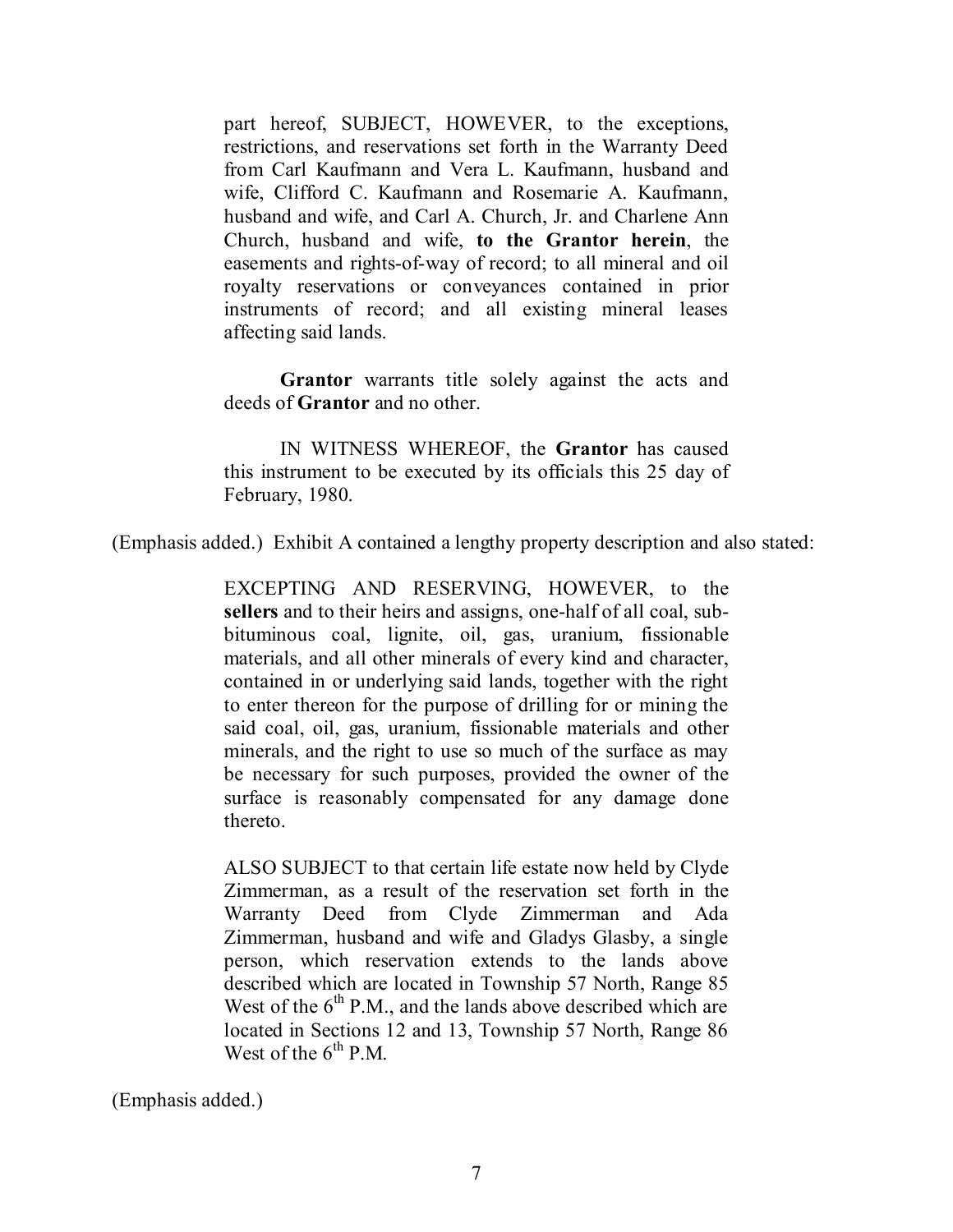[¶16] Whitney contends that the term "sellers," in the reservation clause at issue, unambiguously refers to Whitney. According to Whitney, the reference in the Limited Warranty Deed to the Zimmerman life estate is irrelevant to proper interpretation of the deed. Whitney asserts that after it conveyed the Ranchester property to Plaintiffs under the Limited Warranty Deed, "(1) the Terrys owned the surface estate in the Ranchester Property, (2) Whitney owned one-half of the mineral rights in the Ranchester Property, and (3) Kaufmann[s] owned one-half of the mineral rights in the Ranchester Property subject to Zimmerman's life estate." Under Whitney's interpretation, the Terrys did not receive any mineral interest in the Ranchester property.

[¶17] According to the Terrys, the term "sellers" in the reservation at issue did not refer to Whitney. It referred to the Kaufmanns. The reference to the Zimmerman life estate was included because it limited the mineral rights to the Ranchester property that the Terrys were receiving in the transaction. According to the Terrys, after the transaction was completed, they owned the surface estate and one-half of the mineral interest in the Ranchester property. Their mineral interest was burdened by the Zimmerman life estate. The Kaufmanns owned the other one-half of the mineral interest in the Ranchester property. Whitney did not retain any mineral interest in the Ranchester property.

[¶18] In interpreting a contract we must "give effect to each word if possible, and we strive to avoid construing a contract so as to render one of its provisions meaningless, because each provision is presumed to have a purpose." *Shaffer v. Winhealth Partners*, 2011 WY 131, ¶ 17, 261 P.3d 708, 713 (Wyo. 2011) (internal quotation marks omitted). At trial, Whitney attempted to minimize the significance of the reference in the deed to the Zimmerman life estate and limit the focus of the district court to the specific language in the reservation clause. Understandably, the district court balked:

> THE COURT: So that extra language that's subject to the life estate is just – I mean, it didn't need to be there, it's extra, didn't need to be there.

> [COUNSEL]: Whether it needed to be there or not, I don't think it's for us to say.

> THE COURT: It's in a critical document. If I'm going to give meaning to something, I have to give meaning to everything, try to. Why is it there then?

> [COUNSEL]: It could be there just to fully explain the status of the ownership of the minerals and the surface on that property.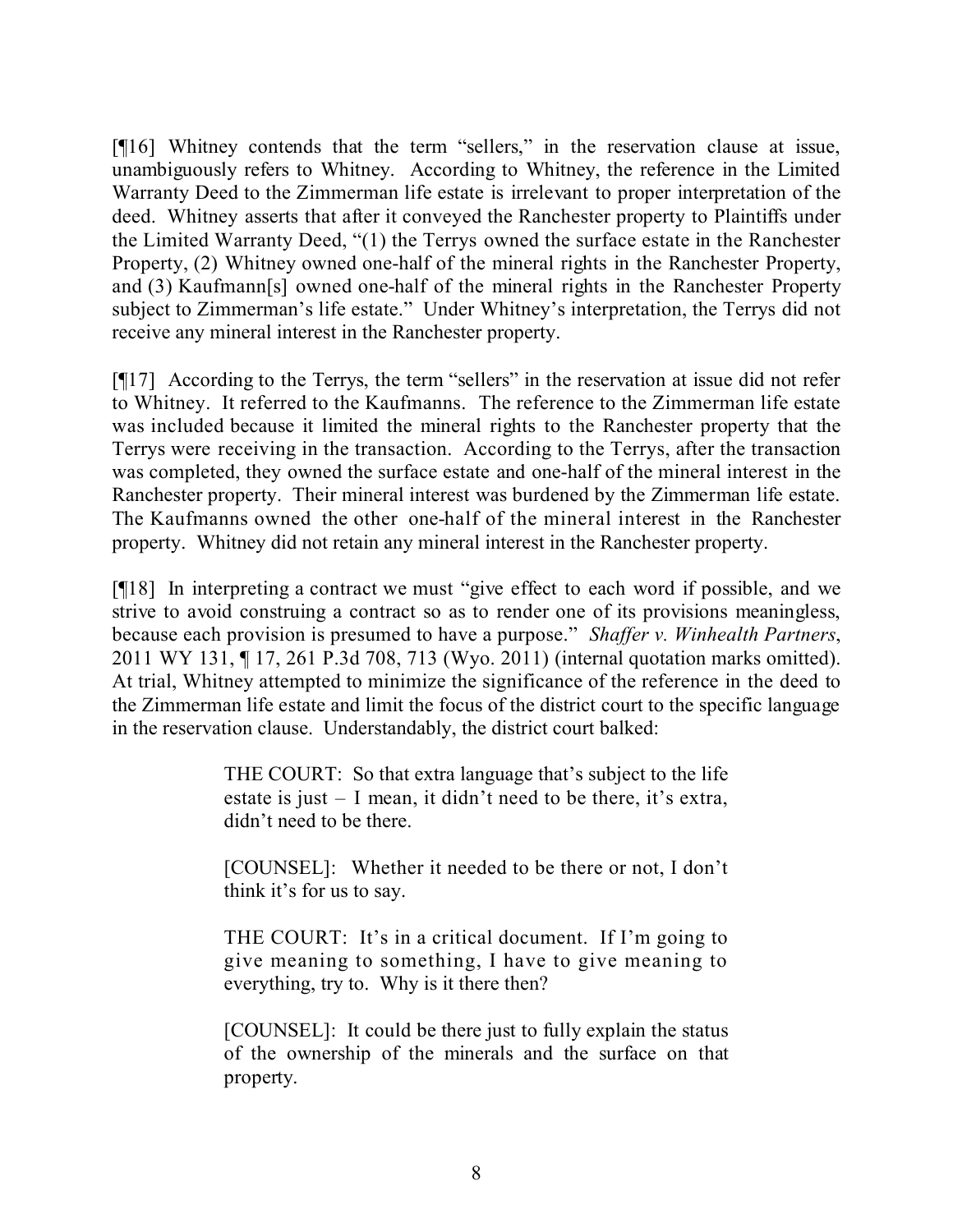THE COURT: Just: "Oh, by the way, a footnote here: There's a life estate hanging out there and it's just good to know"?

[COUNSEL]: Full disclosure of what the status of the ownership is.

But where this analysis ultimately gets us is that there was a reservation. We can't do as they ask and just pretend that those words don't exist, because they do.

THE COURT: Well, you want me to pretend the second half doesn't exist, just the first half.

[¶19] The district court determined that the Limited Warranty Deed was ambiguous based upon its review of the entire document, including the reference to the Kaufmann Warranty Deed, the Zimmerman life estate, and the recitation in the Limited Warranty Deed that the conveyance was subject to "all mineral … reservations … in prior instruments of record." The district court explained:

This deed has three fundamental reservations:

1. It specifically makes reference to "all the real property situate in Sheridan County, State of Wyoming, described in *Exhibit A attached hereto and made part hereof"* (emphasis added). Exhibit A contains two exceptions and reservations:

i) "EXCEPTING AND RESERVING, HOWEVER, to the sellers and to their heirs and assigns, one-half of all coal," etc., and

ii) "ALSO SUBJECT to that certain life estate now held by Clyde Zimmerman, as a result of the reservation set forth in the Warranty Deed from Clyde Zimmerman and Ada Zimmerman, husband and wife and Gladys Glasby, a single person, which reservation extends to the lands above described which are located in Township 57 North, Range 85 West of the  $6<sup>th</sup>$  P.M. and the lands above described which are located in Sections 12 and 13, Township 57 North, Range 86 West of the  $6^{th}$  P.M."

2. The Limited Warranty Deed specifically makes reference to: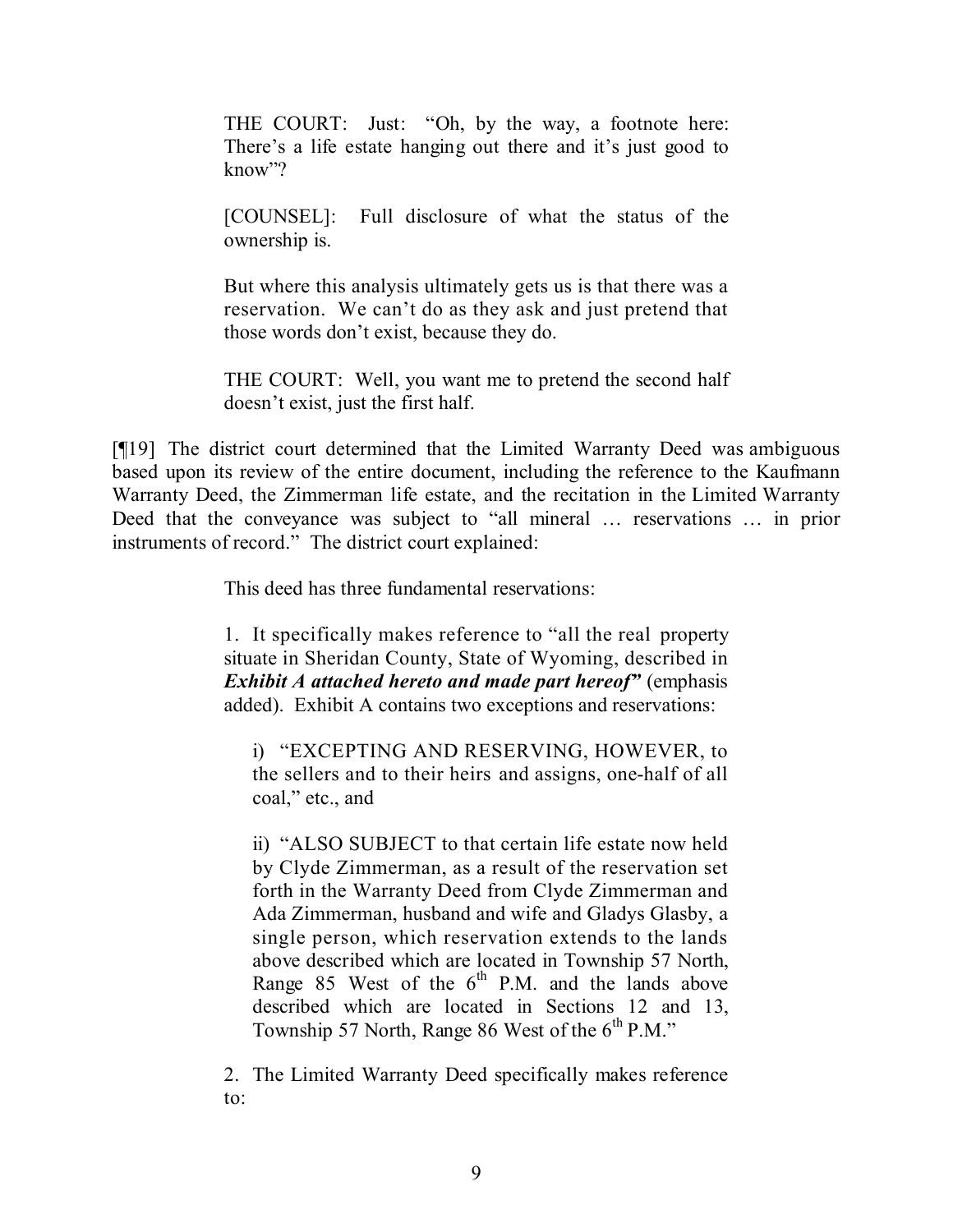"SUBJECT, HOWEVER, to exceptions, restrictions, and reservations set forth in the *Warranty Deed from Carl Kaufmann and Vera L. Kaufman[n], husband and wife, and Carl A. Church, Jr. and Charlene Ann Church, husband and wife,* to the *Grantor herein*" (emphasis added).

The Warranty Deed referenced in the above language is the Warranty Deed from Kaufmanns to [Whitney] (Exhibit 6). Exhibit 6 utilizes an attached Exhibit A to describe the lands and is "SUBJECT TO the reservation of coal, oil, gas and other minerals set forth in Exhibit 'A'". The referenced Exhibit A in turn contains the following reservation:

> "EXCEPTING AND RESERVING, HOWEVER, to the Grantors and to their heirs and assigns, one-half of all coal, etc." Nearly identical language as set forth in the Limited Warranty Deed except that it uses the term "Grantors" versus "sellers".

It also makes no mention of the Zimmerman/Glasby life estate.

3. Finally, the Limited Warranty Deed includes subject to "the easements and rights-of-way of record; to all mineral and oil royalty reservations or conveyances contained in prior instruments of record; and all existing mineral leases affecting said lands."

Attempting to give meaning to each of the reservations and applying the classic law school "bundle of sticks" analysis quickly makes the point. Starting with the conveyance between Kaufmanns and [Whitney]. Kaufmanns reserved one-half the minerals (Bundle 1) and conveyed the remaining sticks to [Whitney]. [Whitney] then conveys to Terrys with several reservations including the reservations of Kaufman[n] (Bundle 1), as well as, "all mineral and oil royalty reservations or conveyances contained in prior instruments of record" which could also include the prior reservation of Kaufman[n] (Bundle 1) and the Zimmerman/Glasby life estate (Bundle 2). Then Exhibit A again reserves one-half the minerals and addresses the Zimmerman/Glasby life estate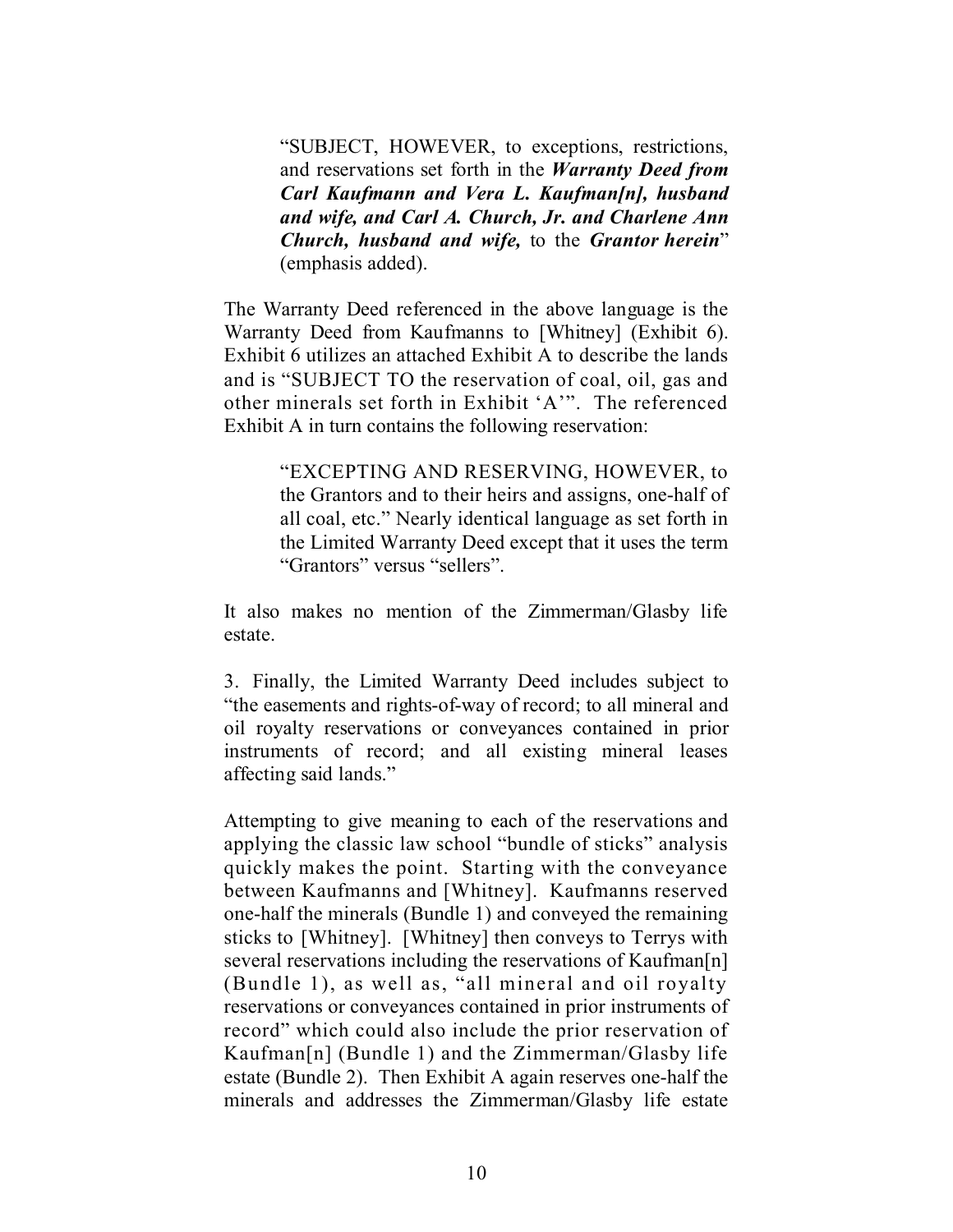(Bundle 2). Attempting to give meaning to the multiple reservations which appear to overlap and be repetitive prevents a clear and unambiguous determination as to what minerals were reserved. Accordingly, the language in the Limited Warranty Deed is ambiguous and the Court denies Defendant[']s Motion in Limine objecting to consideration of extrinsic evidence to determine the intent of the parties.

(Footnote omitted.) We are inclined to agree with the district court's analysis. Additionally, we conclude that the specific language of the reservation clause upon which Whitney relies is ambiguous.

[¶20] Whitney contends that "[n]one of the three reservations relied on by the Court make the language reserving one-half of the mineral rights to the seller ambiguous." According to Whitney:

> The first reservation cited by the District Court has two parts. The first part provides that one-half of the mineral rights are reserved to Whitney. The second part, provides that the other one-half of the mineral rights are owned by Kaufmann subject to Zimmerman's life estate. These clauses are not obscure in their meaning, are not indefinite, and do not have a double meaning. They plainly state that Whitney reserves one half of the mineral rights and Kaufmann owns the other half.

A plain reading of the language of the reservation does not support Whitney's interpretation. The first part of the reservation does not mention Whitney, it uses the plural term "sellers." The second part of the reservation refers only to the Zimmerman life estate. It does not say that the Kaufmann mineral interest is burdened by the Zimmerman life estate. It does not even mention the Kaufmanns.

[¶21] In addressing the second reservation discussed by the district court, Whitney asserts:

> The second reservation cited by the District Court provides that Whitney's conveyance of the Ranchester Property to the Terrys is subject to the reservations in the Warranty Deed from Kaufmann to Whitney. The effect of those words in the Limited Warranty Deed is that Whitney was not providing any *more* property to the Terrys than it received from Kaufmann. The Warranty Deed from Kaufmann to Whitney provides that Kaufmann is reserving one-half of the mineral rights in the Ranchester Property. Repeating in the Limited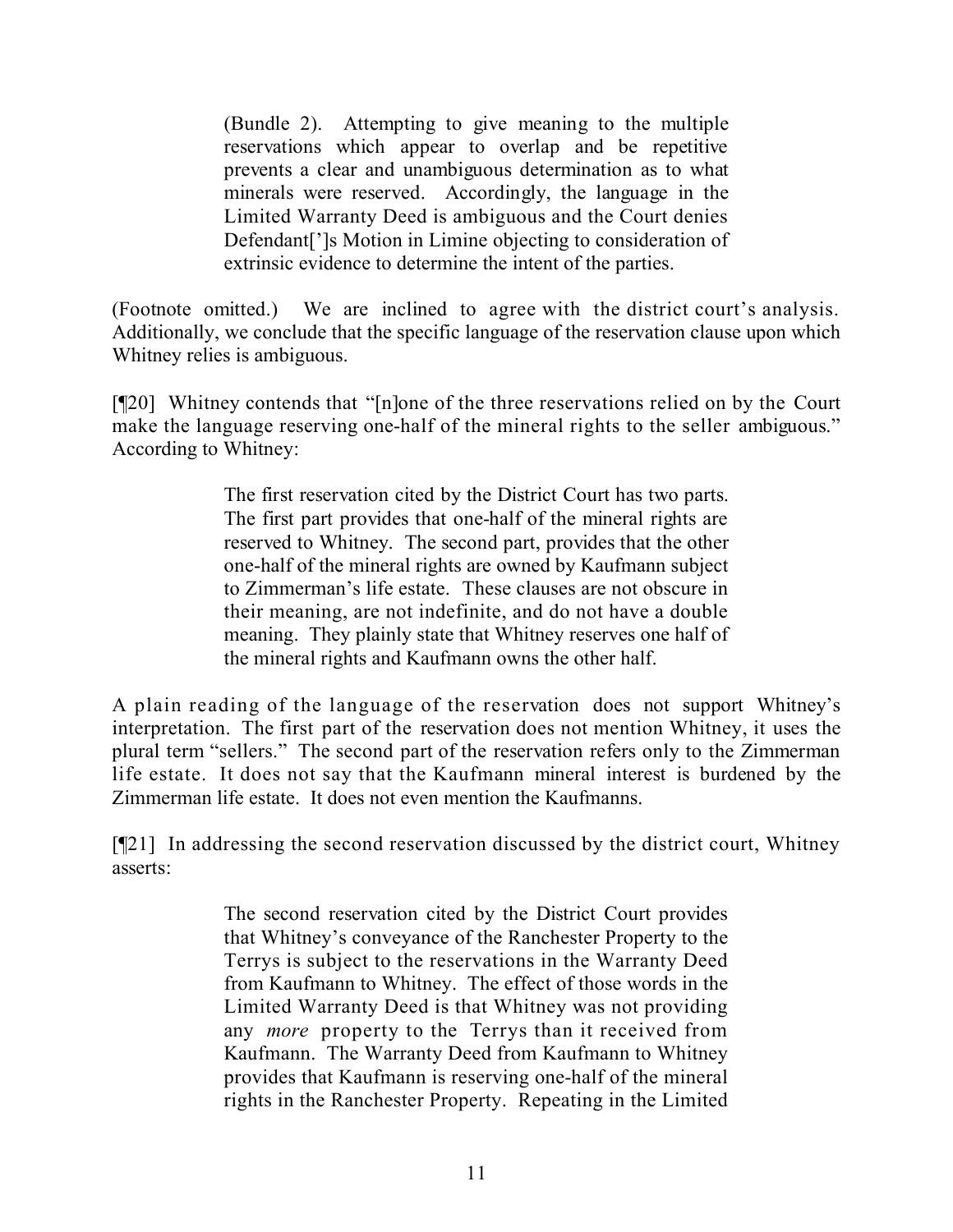Warranty Deed that Kaufmann owns a one-half interest in the mineral rights does not render ambiguous the reservation of the other one-half interest in the mineral rights to Whitney.

(Emphasis in original.) We agree that the second reservation clearly and unambiguously reflects that the conveyance is subject to the Kaufmann reservation of a one-half mineral interest in the Ranchester Property. As noted by the district court, the reservation clause in the Kaufmann deed makes no mention of the Zimmerman life estate. Whitney's position in this case is that the Kaufmann mineral interest is burdened by the Zimmerman life estate. Based upon the language of the Kaufmann deed, it is difficult to ascertain how Whitney arrives at that conclusion. Additionally, Whitney's concession that the reservation clause could be viewed as a repetition of the Kaufmann reservation dovetails with the interpretation of the Limited Warranty Deed presented by the Terrys.

[¶22] The Terrys contend that the references in the Limited Warranty Deed to the Kaufmann reservation and the Zimmerman life estate are significant and necessary terms of the deed to reflect the mineral interest that the Kaufmanns were conveying and that the Terrys were receiving. The Kaufmanns were reserving a one-half interest in the mineral estate and the Terrys were receiving a one-half mineral interest that was subject to the Zimmerman life estate. The Terrys assert that the term "sellers" refers to the Kaufmanns, not Whitney.

[¶23] Whitney's position is summed up in this excerpt from its brief:

There is nothing obscure or indefinite about the language that reserved one-half of the mineral rights to Whitney. The Limited Warranty Deed does not contain a double meaning that is open to interpretation. It means what it says---one-half of the mineral rights in the Ranchester Property are reserved to the seller (Whitney).

Whitney employed this technique repeatedly at trial and continues that approach in this appeal. It consistently treats the term "sellers" contained in the reservation clause and "Whitney" as synonyms. It regularly adds the parenthetical (Whitney) after "sellers" even though "Whitney" is not identified in the reservation clause. Whitney routinely changes the plural term "sellers" that is contained in the reservation clause to the singular "seller" and provides no explanation for the change. Whitney has provided no authority governing contract interpretation that would allow adding words (Whitney) to the reservation clause or permit changing a plural word (sellers) to the singular form (seller). Most significantly, Whitney never explains how it reached the conclusion that the term "sellers" clearly and unambiguously refers to Whitney. When we review the entire document, as we are required to do, we cannot conclude that the reservation clause is unambiguous or that the term "sellers" clearly and unambiguously refers to Whitney.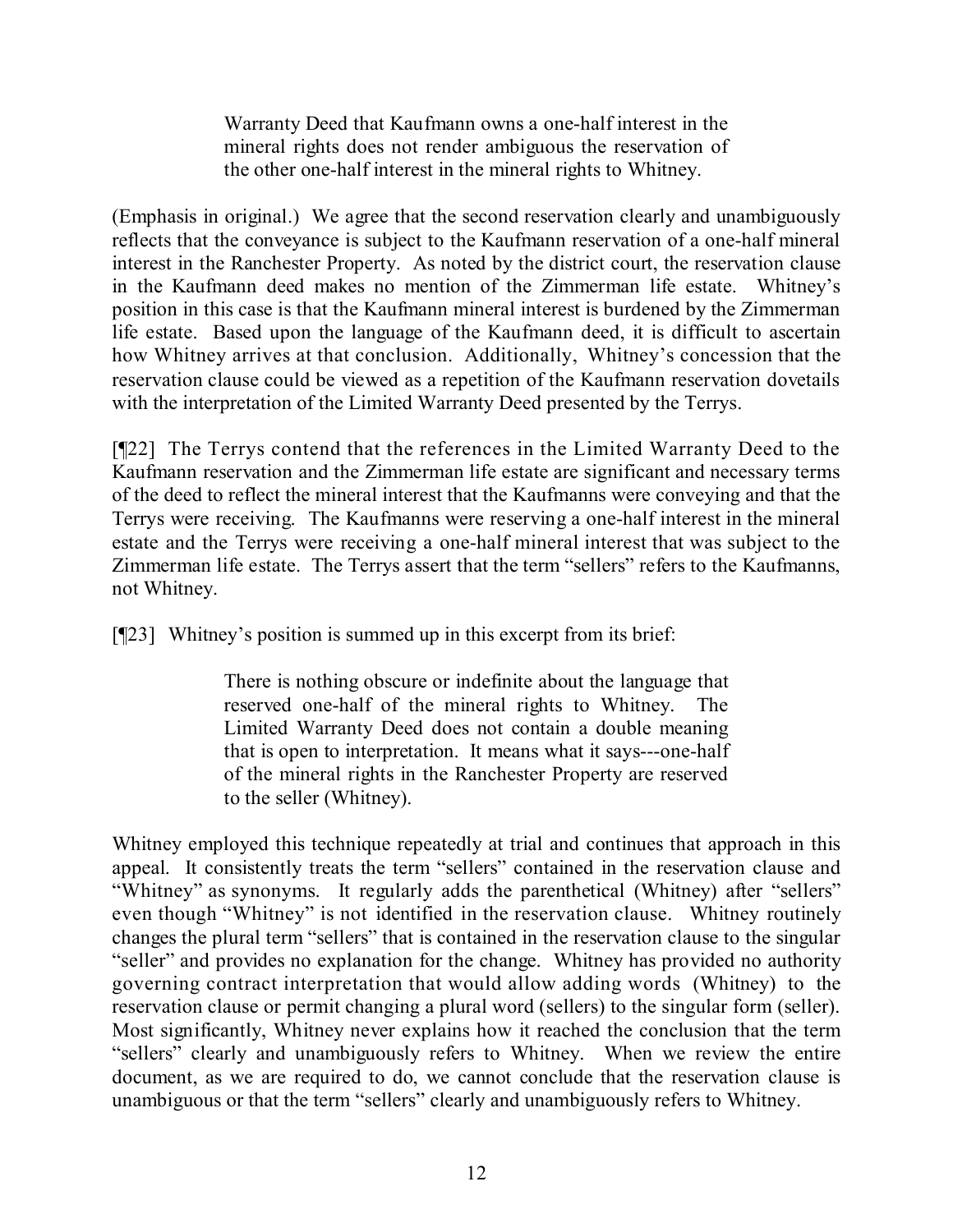[¶24] The term "sellers" is not defined in the Limited Warranty Deed. Whitney is consistently identified in the Limited Warranty Deed as "Grantor," not as "sellers." The deed states that the transfer to the Terrys is "SUBJECT, HOWEVER, to the … reservations set forth in the [Kaufmann Warranty Deed] to the **Grantor** herein." (Emphasis added.) The deed states that "**Grantor** warrants title solely against the acts and deeds of **Grantor** and no other." (Emphasis added.) The deed concludes: "IN WITNESS WHEREOF, the **Grantor** has caused this instrument to be executed by its officials." (Emphasis added.) In the body of the deed the singular "Grantor" is always used to refer to Whitney. The plural "Grantors" is never used. The singular form of the noun "Grantor" is consistent with the recognition that Whitney is a corporation. By contrast, the reservation, which is at the heart of this dispute, uses the plural noun, "sellers:" "EXCEPTING AND RESERVING, HOWEVER, to the sellers … ." In sum, it is not at all clear that the terms "Grantor" and "sellers" are synonymous or that the term "sellers" refers to Whitney. The term "sellers" could also plausibly refer to the Kaufmanns. Because there is more than one reasonable interpretation, we conclude that the Limited Warranty Deed is ambiguous.

[¶25] After determining that the deed was ambiguous, the district court interpreted the deed utilizing the language of the deed and extrinsic evidence. The district court concluded that the parties intended, and the deed reflected, that Whitney did not reserve a mineral interest in the Ranchester property. We agree with the district court.

[¶26] In the basic transaction between the Terrys and Whitney, the Terrys were the sellers and Whitney was the buyer. The Terrys were selling their property to Whitney. The terms of the agreement were set forth in a Contract for Deed, dated December 17, 1979. In that document, Whitney is identified as "buyer." The Terrys are identified as "seller." The references are used consistently throughout the document. Whitney is never identified as a "seller" or "sellers."

[¶27] In the Kaufmann contract with Whitney, the Kaufmanns are identified as "sellers" and Whitney is identified as "buyer." The references are used consistently throughout that document. Whitney is never identified as a "seller" or "sellers."

[¶28] The Contract for Deed between the Terrys and Whitney makes it absolutely clear that Whitney was only to act as a conduit to facilitate the transfer of the exchange property:

> Buyer agrees that if Seller selects the exchange property and gives notice thereof within the time provided, it shall purchase the selected exchange property and exchange the same for the above-described property. Any value of the selected exchange property over and above the purchase price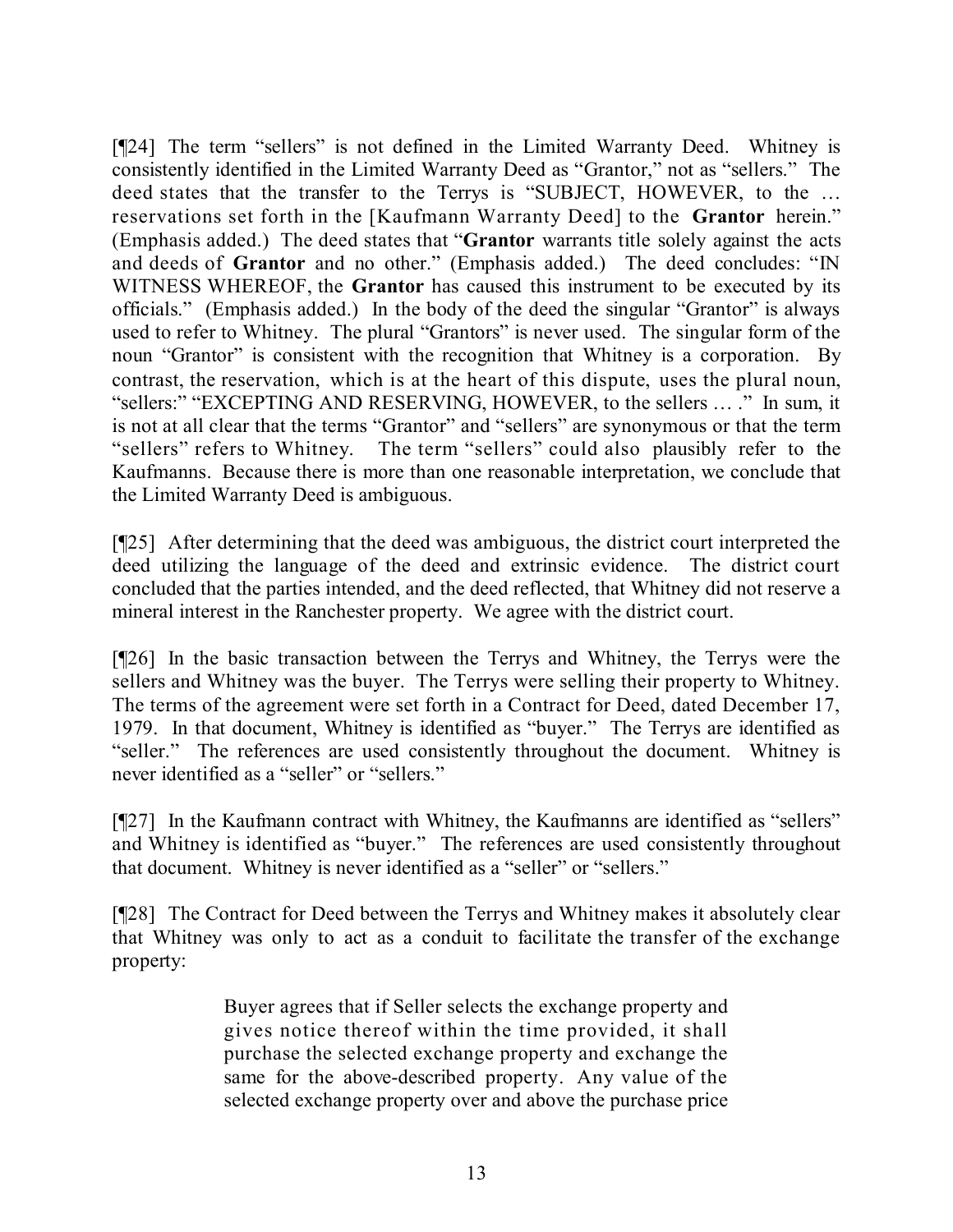for the above-described property as provided herein shall be paid by Seller, or in the event the selected exchange property has a value less than the purchase price for the abovedescribed property, said difference in value shall be paid by Buyer unto Seller. Upon acquiring title to the selected exchange property, Buyer shall convey title thereto to Seller by special warranty deed and shall, at its sole expense, furnish a title insurance commitment sufficient to Seller insuring fee simple title to the exchange property in Buyer.

There is no language in the Contract for Deed reflecting any intent that Whitney would retain any interest in the exchanged property.

[¶29] Additionally, the course of conduct of the parties after completion of the sale is uniformly consistent with the Terrys' interpretation of the deed. Course of conduct evidence may properly be considered in interpreting an ambiguous contract. *B & R Builders v. Beilgard*, 915 P.2d 1195, 1198 (Wyo. 1996). The Terrys acted at all times as the owners of the mineral estate that was burdened by the Zimmerman life estate. The Terrys executed and filed affidavits of survivorship reflecting termination of the Zimmerman life estate after Mr. Zimmerman died in 1988. They entered into several oil and gas lease agreements. They at all times acted as owners of the mineral estate. Whitney, on the other hand, did nothing. It took no action of any kind, until this lawsuit, to reflect that it claimed any interest in the mineral estate. The course of conduct evidence was properly relied upon by the district court to interpret the deed and supports the district court's decision.

[¶30] In addition to its general objection to the admissibility of extrinsic evidence, Whitney contends that evidence regarding the value of the properties was irrelevant. We review a district court's evidentiary rulings for an abuse of discretion. *Cramer v. Powder River Coal, LLC*, 2009 WY 45, ¶ 22, 204 P.3d 974, 981 (Wyo. 2009). The district court succinctly explained the relevance in its decision letter:

> [Whitney] served as a conduit to effectuate the like-kind exchange. Particularly, the exchanged properties were valued and "boot" was paid to equalize the difference in values. The values and consideration between the parties would not balance if one-half the minerals were not conveyed to Terrys. Stated in another way, [Whitney] would have received something for nothing should the one-half mineral interest been reserved by it.

We agree with the district court. The evidence was relevant.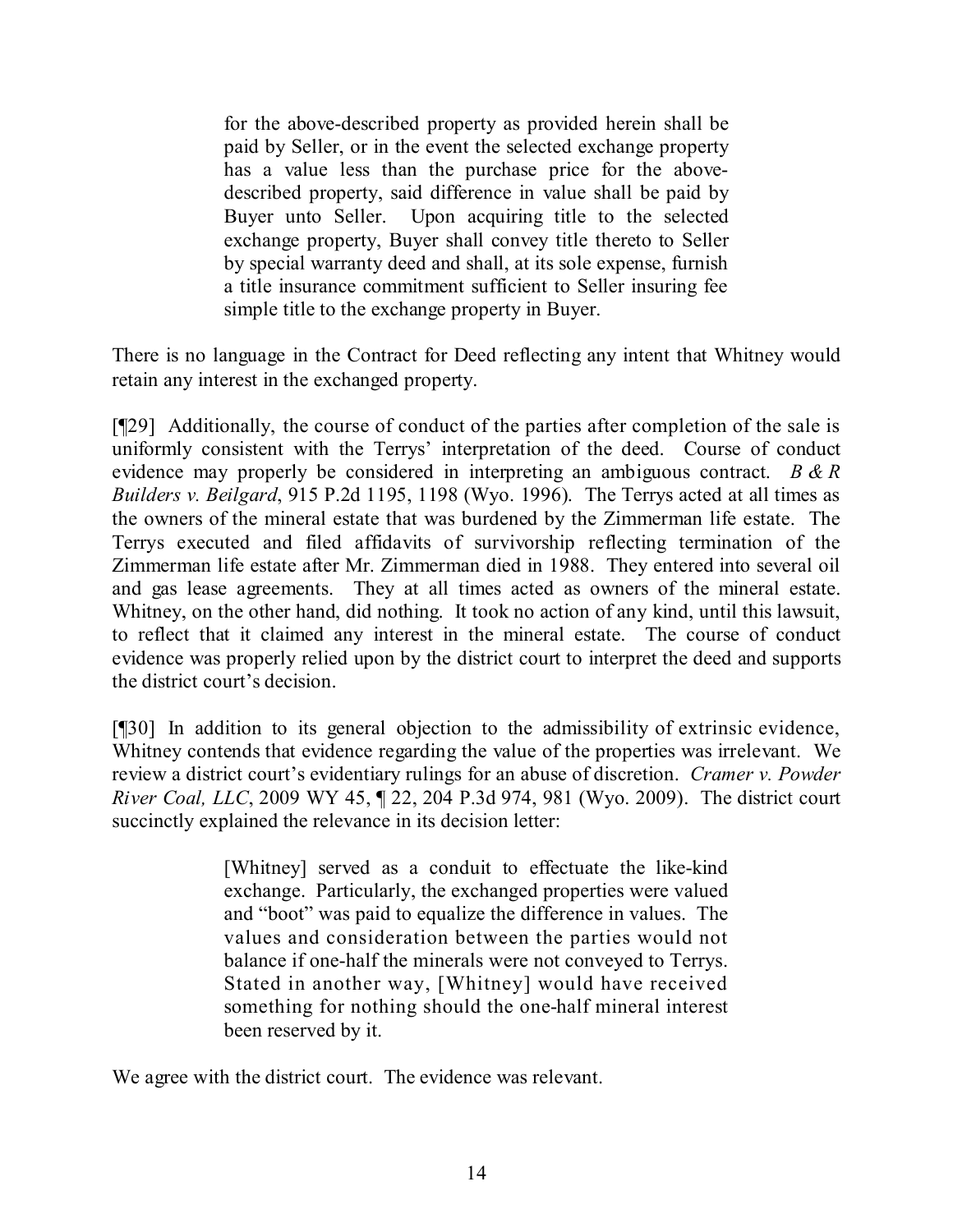[¶31] Finally, Whitney claims that the district court erred in failing to hold that the Terrys' claim was barred by the ten year statute of limitations applicable to claims to reform a contract. The applicability of a statute of limitations is a question of law that is reviewed *de novo*. *Ray v. St. Vincent Healthcare, Inc.*, 2006 WY 98, ¶ 8, 139 P.3d 464, 466 (Wyo. 2006); *McCreary v. Weast*, 971 P.2d 974, 978 (Wyo. 1999).

[¶32] Whitney's assertion that this is an action for reformation is tied to its contention that the reservation at issue was unambiguous and that the Terrys sought reformation based upon "mistake." Neither contention has merit. The deed is ambiguous, and the Terrys never sought to reform the deed because of mistake.

[¶33] The only evidence of "mistake" in the trial occurred during cross-examination of the Terrys by counsel for Whitney. In an apparent attempt to obtain a factual foundation for its statute of limitations claim, Whitney's counsel sought testimony from the Terrys that the term "sellers" was mistakenly used in the deed. Mrs. Terry testified that the term was "confusing."

> [COUNSEL]: Now, if you'll look at the last page of this deed, page number seven, where it says: "Excepting and reserving to the seller one half of the coal and other minerals"; do you see those words at the top?

A: Yes.

. . .

Q: Well, do you believe that these words in the – on the last page of Exhibit 7, where it says wherein exception reserves to the seller one half of the minerals, do you believe those words are a mistake?

A: I think they're confusing.

Q: Well, when you took – when I took your deposition didn't you think that these words were a mistake? Do you recall discussing this with me when we took your deposition?

A: Yes. I thought they were con – I think they're confusing. I know what was said and they should have been –

Q: Do you recall that, in speaking to this particular clause, I asked you this question and you gave this answer: "Do you believe this clause was just a mistake?"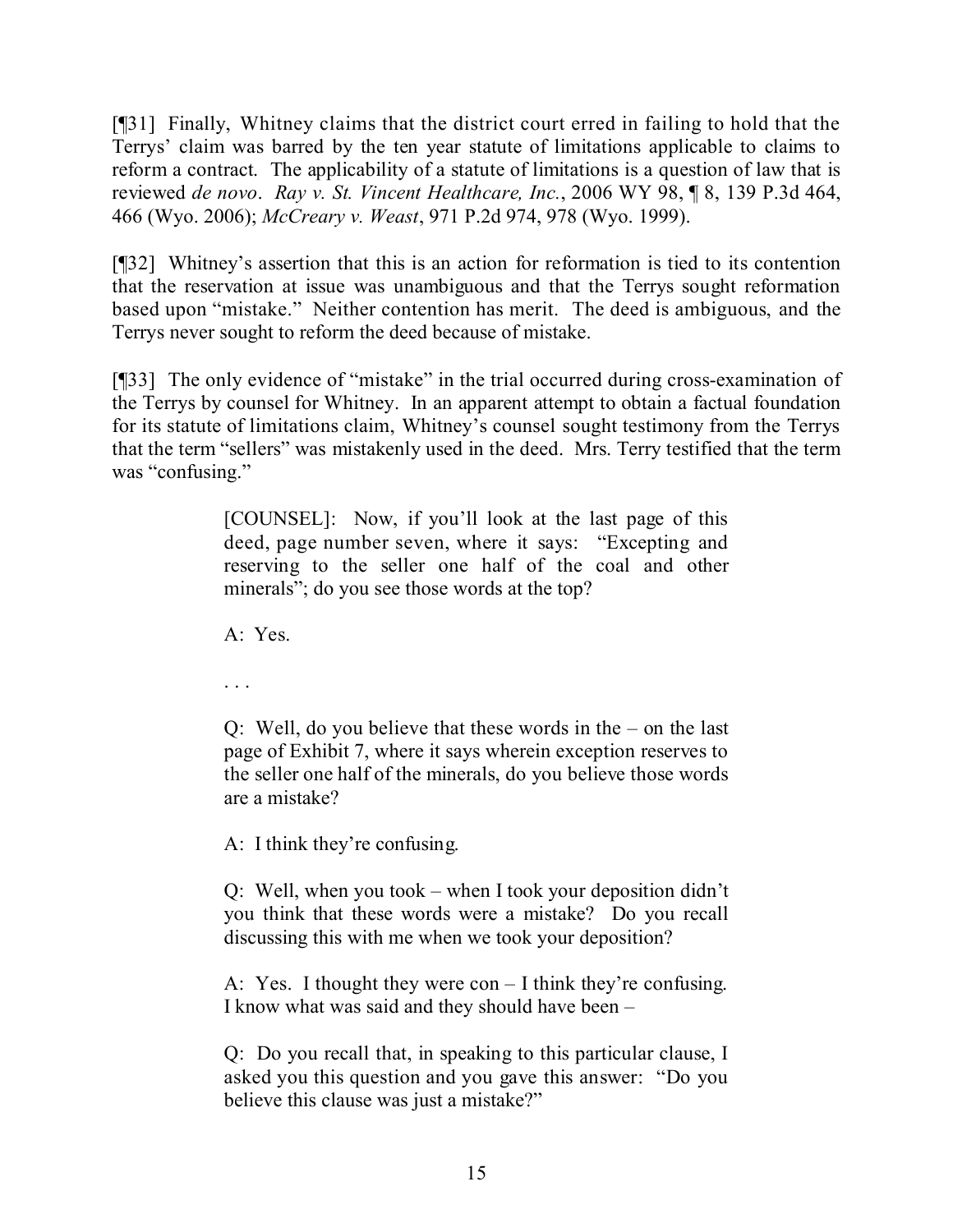"Answer: Oh, I do."

"Question: Okay."

"Answer: I absolutely do."

A: Okay. The reason that I said that – can I explain?

THE COURT: Well, he gets to ask the questions. Your lawyer will have a chance to ask follow-up questions—

THE WITNESS: Okay, thank you.

THE COURT: So if he wants you to explain, he'll ask you to, but he's kind of in control of what's asked.

THE WITNESS: Okay. I still think it's confusing.

[COUNSEL]: Okay. Mrs. Terry, did – in your deposition did I ask those questions and did you give those answers?

THE WITNESS: Yes.

Counsel for the Terrys followed-up on redirect:

[COUNSEL]: All right. Your Honor, that's the same question [Counsel] just asked a few minutes ago. So back to the question: The first paragraph on the last page of Exhibit 7, where it says: "Excepting and reserving to the sellers."

THE WITNESS: I thought that they meant to the Kaufmanns, because the Kaufmanns reserved half and sold to [Whitney] to give to us half.

[COUNSEL]: All right. Now let's look at the second paragraph.

THE WITNESS: And the same thing: Mr. Zimmerman, when he died, we were to receive half.

[COUNSEL]: Okay. I have no further questions for Mrs. Terry.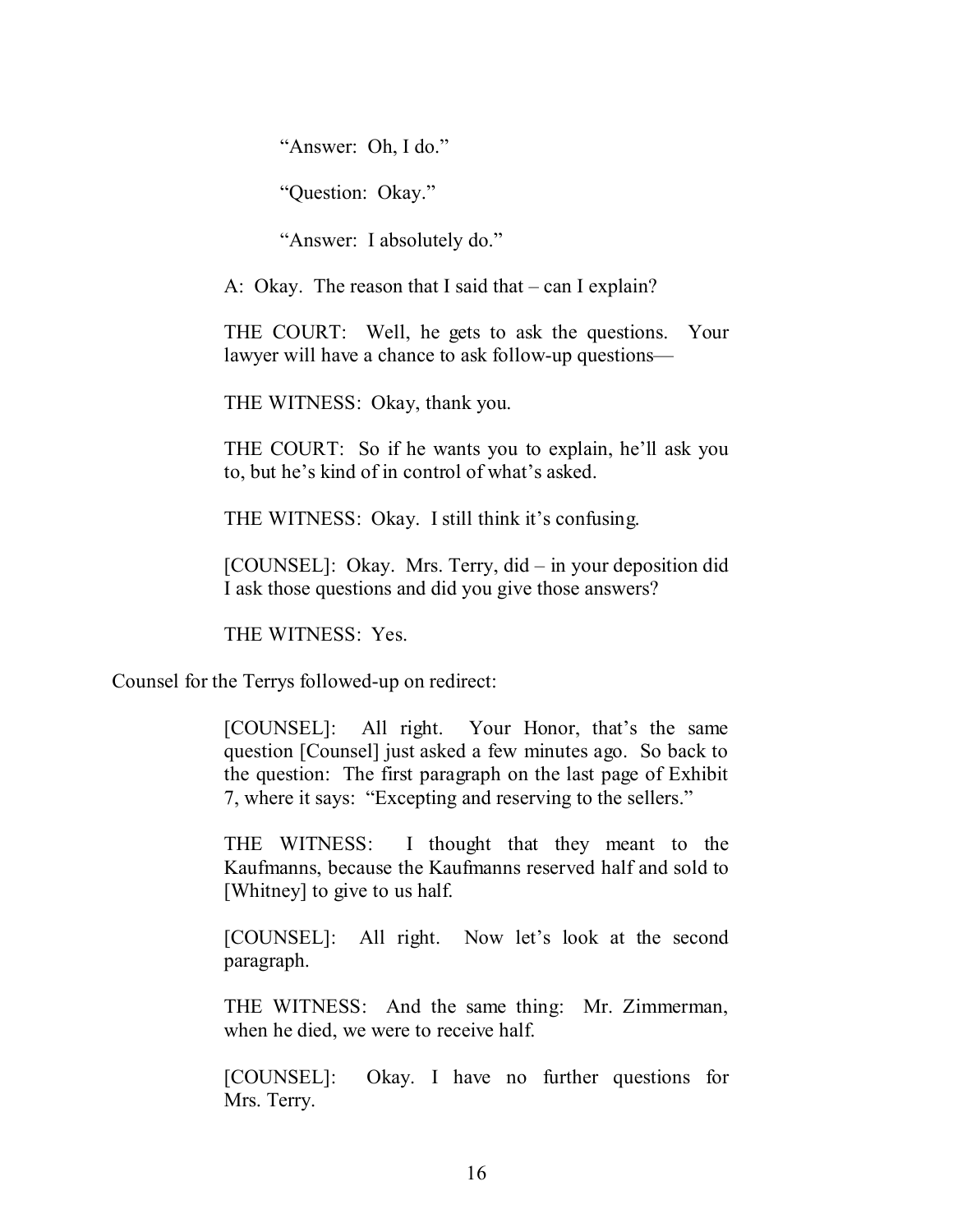[¶34] Mr. Terry also denied that use of the term "sellers" was a mistake. This short excerpt from Mr. Terry's cross-examination sums up the Terrys' position that the term "sellers" referred to the Kaufmanns and that it would be a mistake for the term "sellers" to be read as "Whitney."

> Q: If you'll turn to the last page of the document, I'll read just a portion of a clause and ask you a question, if I may. It says: "Excepting and reserving, however, to the sellers and to their heirs and assigns one half of all coal, sub-bituminous coal," and it goes on to describe other minerals. Do you see those words?

A: Yes.

. . .

Q: Do you believe that those words that I read out of this deed, where: "Excepts and reserves minerals to the seller" is a mistake?

A: Is the seller in that case the Kaufmanns?

Q: No, the seller would be [Whitney].

A: Selling it to who?

Q: Selling it to you and your wife.

A: They weren't supposed to even be involved in all that, on the Kaufmann place. Well, they had to be, I guess, but it wasn't our intention that –

Q: Well, do you believe that those words in the deed are just a mistake?

A: I'd have to say that, because they were just – they were just going to pick it up, buy it, and that was it and – but I realize they had to make  $a$  – they had to probably mention the minerals and everything, but I just don't understand why they took it.

Q: Well, so to make my question a little more clear, do you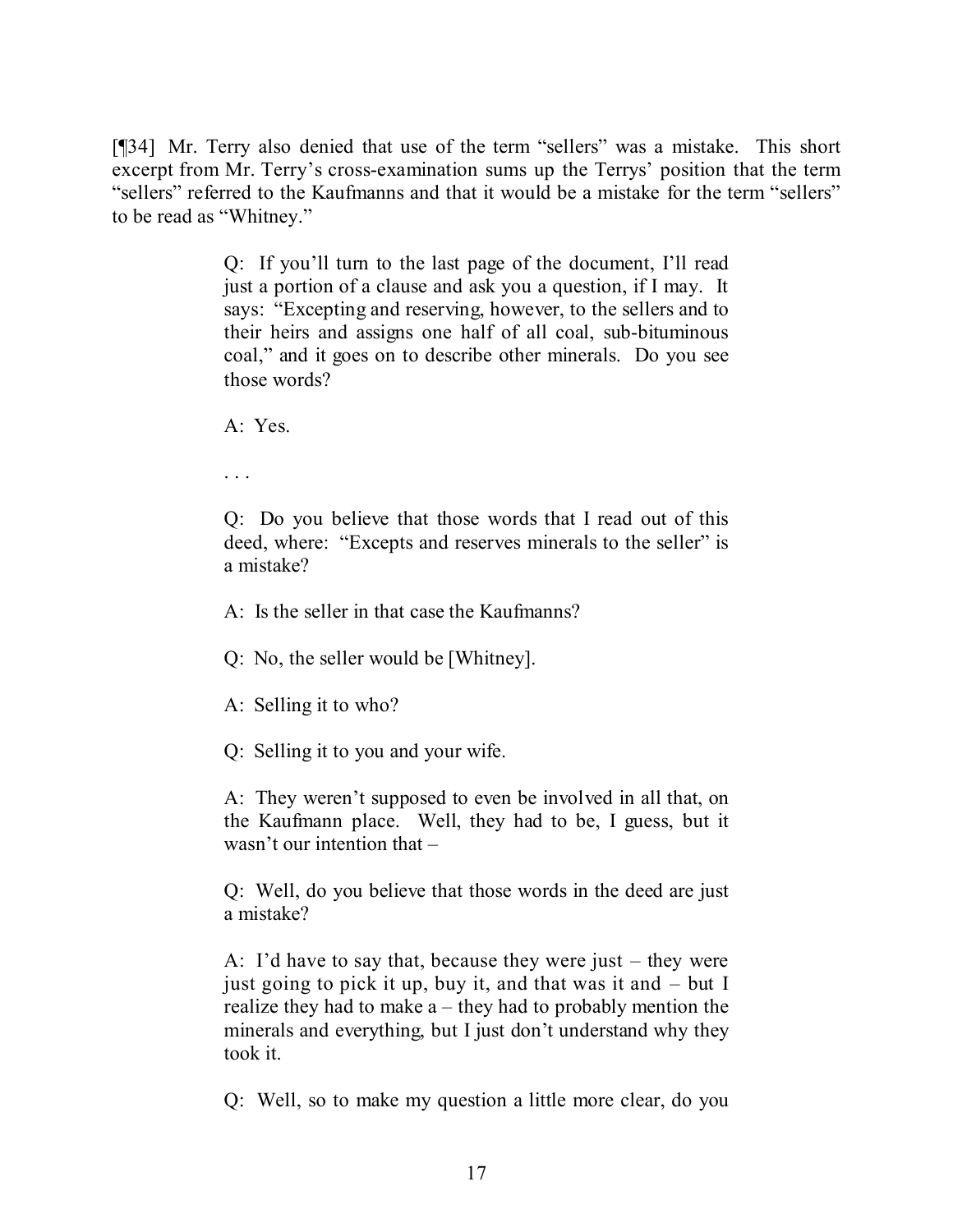believe that this deed, which is Exhibit 7, contains a mistake when it excepts and reserves any minerals at all through [Whitney]?

A: I hope it was a mistake.<sup>3</sup>

[¶35] Both parties in this action were merely asking the district court to interpret the deed. Disagreement as to the meaning of a term in an agreement does not convert a quiet title action into an action for reformation. The Terrys' quiet title action is not barred by the statute of limitations.

[¶36] In conclusion, we would reiterate that the fundamental goal of contract interpretation is to determine the intent of the parties. *Mullinnix*, ¶ 22, 126 P.3d at 919. The district court properly determined that the Limited Warranty Deed was ambiguous and did not err in admitting extrinsic evidence to interpret the deed. The language of the Limited Warranty Deed and the properly admitted extrinsic evidence support the district court's determination that Whitney did not reserve any mineral interest in the Ranchester property.

[¶37] Affirmed.

<sup>&</sup>lt;sup>3</sup> This exchange provides another example of the approach taken by Whitney as described in paragraph 23 of this opinion.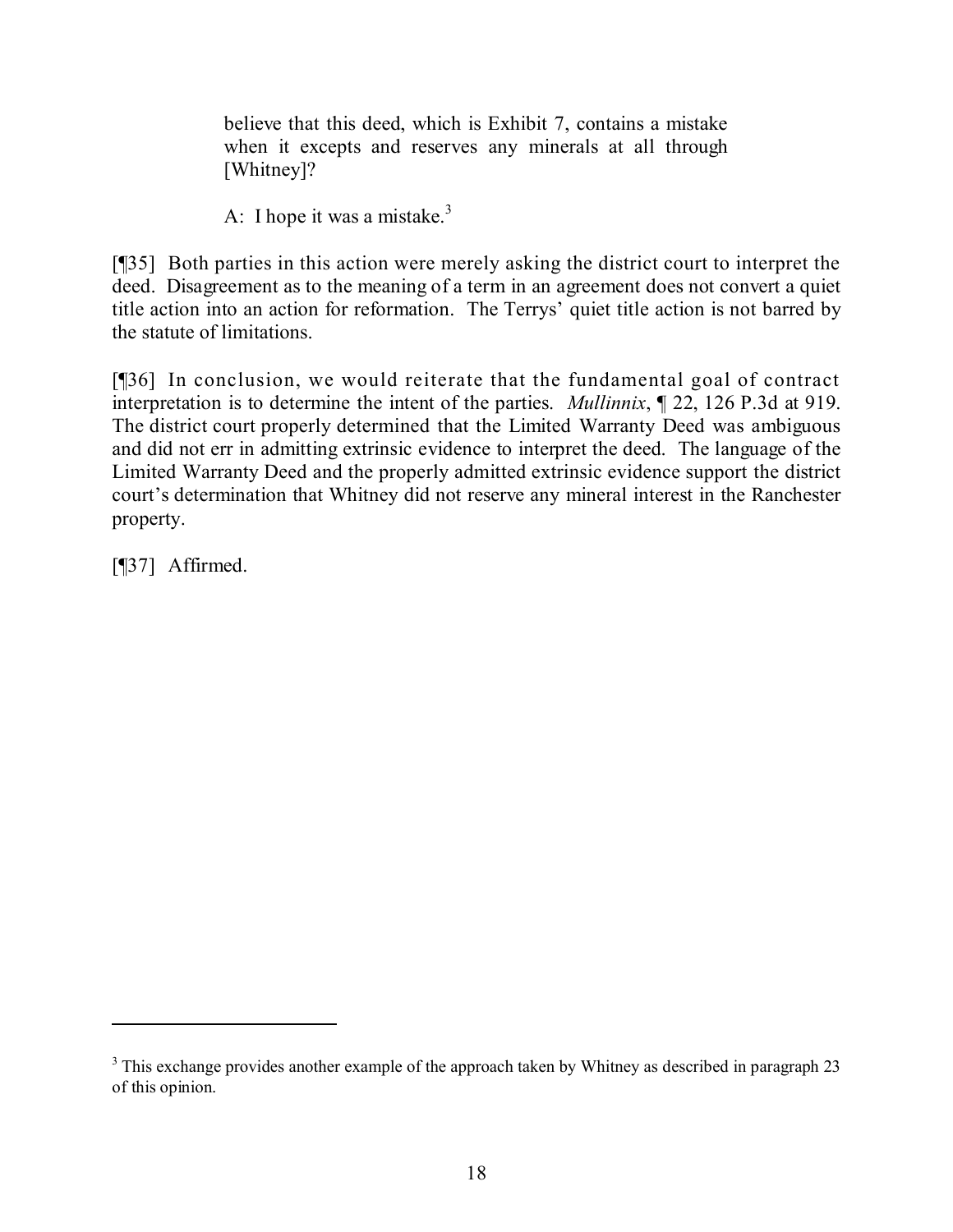## **HILL, Justice**, dissenting, in which **KITE, Chief Justice**, joins.

[¶38] I respectfully dissent from the majority opinion in this case. The Whitney/Terry deed clearly and unambiguously reserves a one-half mineral interest to the seller, Whitney. That reservation may, very well, have been a mistake. However, that mistake should not be corrected by torturing our rules of contract interpretation to essentially remove the reservation from the deed and allow the one-half mineral interest to be conveyed to the buyers, the Terrys.

[¶39] Whitney conveyed the Ranchester property to the Terrys in a Limited Warranty Deed dated February 25, 1980, which stated, in relevant part:

> . . . [Whitney] . . . does hereby grant, bargain, sell and convey unto [the Terrys] . . . all of the real property situate in Sheridan County, State of Wyoming, described in Exhibit A attached hereto and made a part hereof, SUBJECT, HOWEVER, to the exceptions, restrictions, and reservations set forth in the Warranty Deed from [the Kaufmanns] to the Grantor herein, the easements and rights-ofways of record; to all mineral and oil royalty reservations or conveyances contained in prior instruments of record; and all existing mineral leases affecting said lands.

Grantor warrants title solely against the acts and deeds of Grantor and no other.

Exhibit A included a legal description of the Ranchester property, the reservation specifically at issue here, and a reference to the Zimmerman life estate:

> EXCEPTING AND RESERVING, HOWEVER, to the sellers and to their heirs and assigns, one-half of all coal, . . . oil, gas, . . . and all other minerals of every kind and character, contained in or underlying said lands.

> ALSO SUBJECT to that certain life estate now held by Clyde Zimmerman, as a result of the reservation set forth in the Warranty Deed from [Zimmerman and others] which reservation extends to the lands above described.

[¶40] The Whitney/Terry deed, therefore, included a reservation to the sellers of a onehalf mineral interest and gave notice of reservations and exceptions contained in two other deeds – the Kaufmann/Whitney deed and the Zimmerman/Kaufmann deed. The Kaufmann/Whitney deed reserved to the Kaufmanns one-half mineral interest. The Zimmerman/Kaufmann deed conveyed the Ranchester property to the Kaufmanns and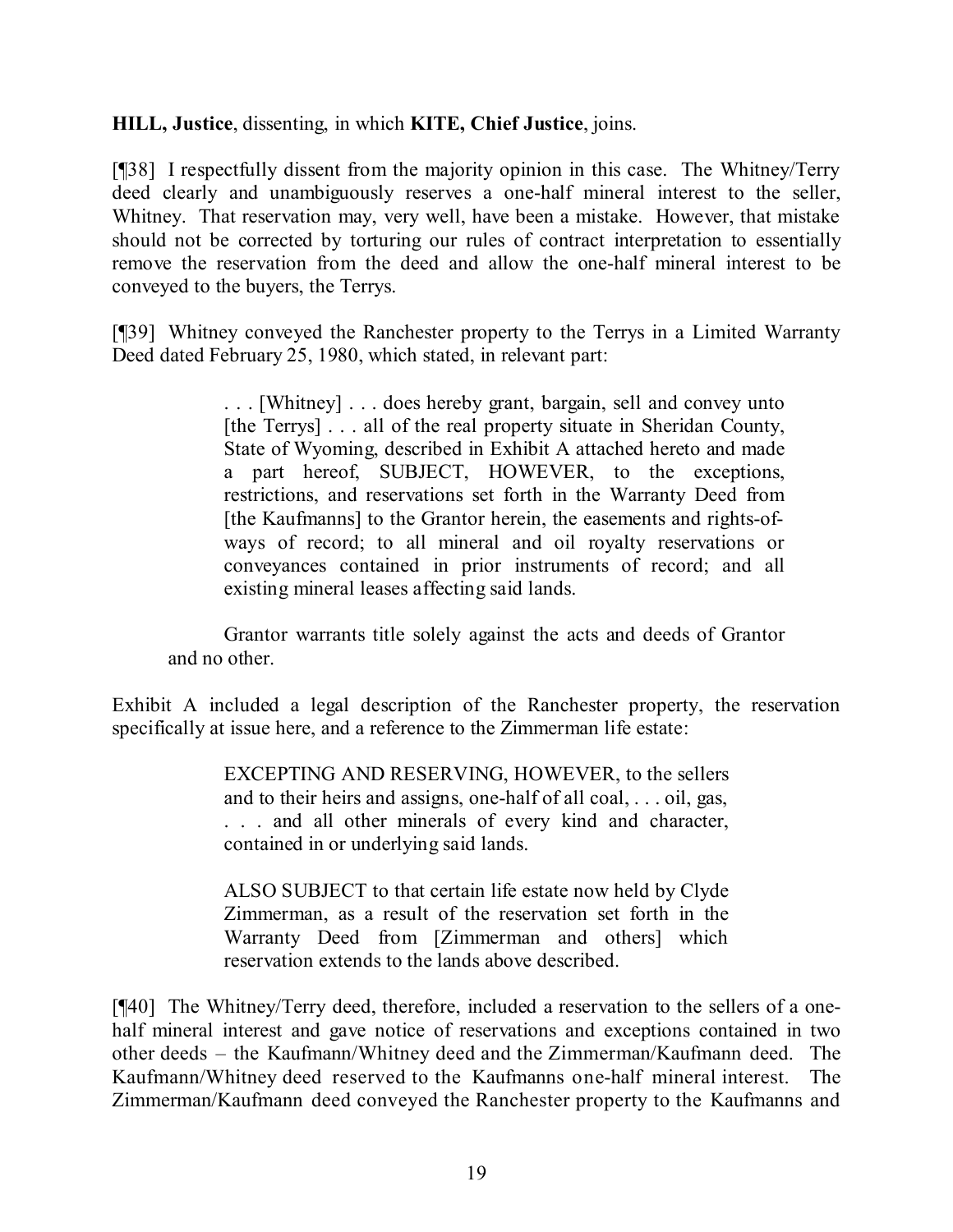stated the following with regard to the reserved life estate:

RESERVING, HOWEVER, to the Grantors [Zimmerman, et al.] and to the survivor of them, for the term of their natural lives, one-half of all coal, oil, gas and other minerals contained or underlying said lands[.]

[¶41] A deed is a contract and we employ our typical contract interpretation principles to interpret it. *Ecosystem Resources*, *LC v. Broadbent Land & Resources*, *LLC,* 2007 WY 87, ¶ 9, 158 P.3d 685, 688 (Wyo. 2007); *Carlson v. Flocchini Inv.*, 2005 WY 19, ¶ 15, 106 P.3d 847, 854 (Wyo. 2005).

> In considering the meaning of a contract, we focus on the parties' intent. If possible, we determine their intent from the language used in the agreement. Where the language is clear and unambiguous, we limit our inquiry to the four corners of the document, giving the words contained therein their ordinary meaning. The parties are free to incorporate within their agreement whatever lawful terms they desire, and we are not at liberty, under the guise of judicial construction, to rewrite the agreement. It is only when a contract is ambiguous that we construe the document by resorting to rules of construction. A contract is ambiguous if indefiniteness of expression or double meaning obscures the parties' intent.

*Davidson Land Co. LLC v. Davidson*, 2011 WY 29, ¶ 14, 247 P.3d 67, 71-72 (Wyo. 2011) (citations omitted). We consider parol evidence to construe a deed only if it is, first, found to be ambiguous on its face. *Belden v. Thorkildsen*, 2007 WY 68, ¶ 16, 156 P.3d 320, 324 (Wyo. 2007). In other words, parol evidence may not be used to create an ambiguity. *Schulz v. Miller*, 837 P.2d 71, 75 (Wyo. 1992).

[¶42] The district court stated that "[a]ttempting to give meaning to the multiple reservations which appear to overlap and be repetitive prevents a clear and unambiguous determination as to what minerals were reserved." The majority agreed with this assessment. "[I]f a grantor intends to keep some property interest when conveying the property, he '*reserves*' that interest." *Sunshine Custom Paints & Body, Inc. v. South Douglas Highway Water & Sewer Dist.*, 2007 WY 206, ¶ 18, 173 P.3d 398, 403 (Wyo. 2007) (emphasis in original). The Whitney/Terry deed, therefore, contains only one true reservation – the reservation of one-half minerals to the sellers in Exhibit A. The remainder of the exceptions in the deed simply gave notice of other encumbrances by stating that the conveyance was "subject to" the one-half mineral interest the Kaufmanns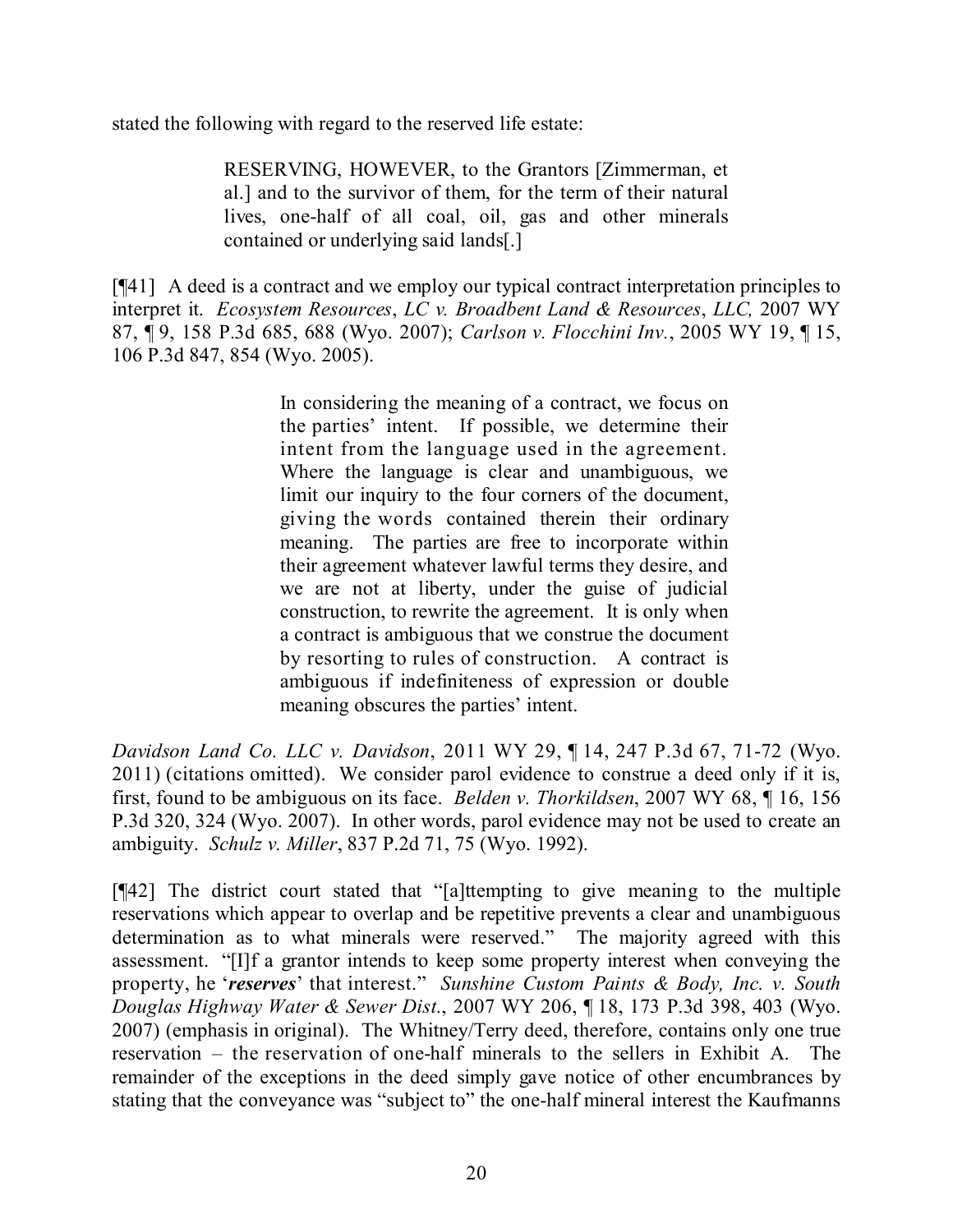had already reserved, other reservations of record and the Zimmerman life estate.

[¶43] The district court and, apparently, the majority ascribe significance to the deed's reference to the Zimmerman life estate and indicate that somehow renders the deed ambiguous. The Terrys maintained that the deed would not have referred to the life estate unless the parties intended the life estate to encumber the one-half interest that supposedly transferred to them. It is axiomatic that neither Whitney nor the Terrys had the authority to affect, in any way, the encumbrances or prior reservations already extant in the chain of title. Thus, Whitney and the Terrys could not "assign" the life estate to either half of the minerals in the Whitney/Terry deed. The only legal purpose for referring to the life estate was to give notice that the life estate was part of the chain of title. Furthermore, delving into the issue of which part of the mineral estate the life estate burdened ignores our precedent which clearly states that quiet title actions involve and bind only the parties before the court. *Ultra Resources, Inc. v. Hartman*, 2010 WY 36,  $\P$  52-53, 226 P.3d 889, 911-12 (Wyo. 2010). The life tenants are not involved in this matter and, from the record, it appears they are deceased. As such, the life estate does not affect the only true reservation in the Whitney/Terry deed – the reservation of onehalf mineral interest to the sellers.

[¶44] The majority rules that the deed is ambiguous because the reservation in Exhibit A uses the word "sellers" instead of the word "grantor" like in the body of the deed. In making that ruling, the majority apparently accepted the Terrys' argument that the term "sellers" refers to the Kaufmanns. While it is not artful to use two different terms to identify a party in a deed, there is no question that Whitney was the seller in the deed. In fact, the granting clause states: "[Whitney] . . . does hereby grant, bargain, *sell* and convey unto [the Terrys] . . . all of the real property situate in Sheridan County, State of Wyoming, described in Exhibit A." To suggest that the Kaufmanns, who were not even parties to the deed, were the sellers defies logic.

[¶45] The majority also finds ambiguity in the use of the plural "sellers" since Whitney should have been referred to in the singular and indicates that this reinforces the argument that the reference to sellers is to the Kaufmanns. In considering this argument, it is important to remember that the actual grantor in the deed was Peter Kiewit Sons, Inc. Obviously, Peter Kiewit Sons, Inc. is a corporation and should have been referred to in the singular; however, the name of the corporation "Peter Kiewit Sons," stated in the plural, lends itself to the plural reference. Reading the inadvertent use of the plural to refer to Peter Kiewit Sons makes much more sense than reading that reference to mean, as the Terrys advocate, the Kaufmanns who were not even parties to the deed.

[¶46] If we ignore, as the majority does, that the reservation in Exhibit A uses the active voice, i.e., the sellers "reserve," and interpret the reservation to the sellers as simply giving notice of the Kaufmanns' prior reservation of their one-half mineral interest, we encounter another deed interpretation problem. Such an interpretation results in there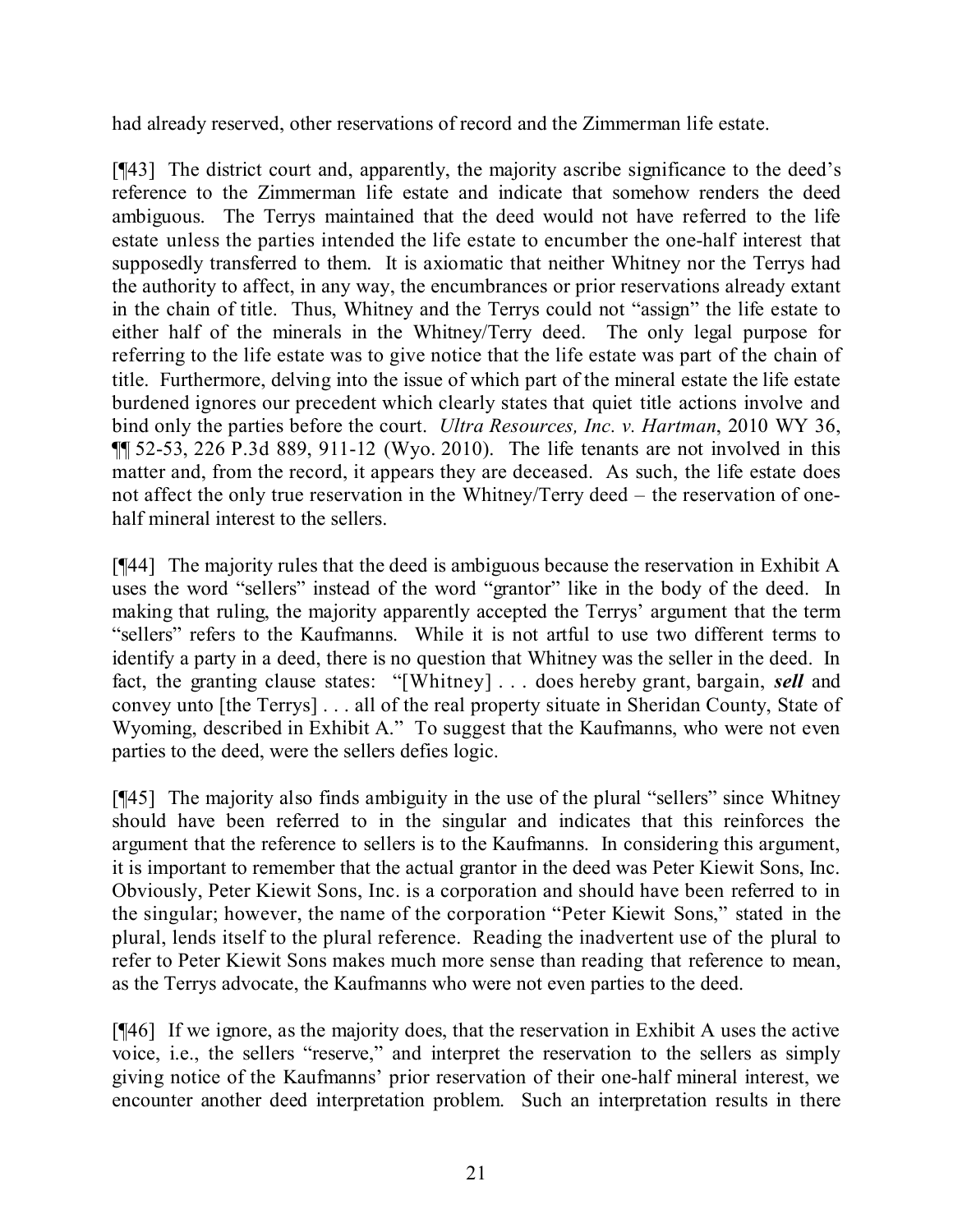being two provisions in the deed which give notice of the Kaufmanns' reservation – the first one in the granting clause where specific reference is made to the reservation in the Kaufmann/Whitney deed and the second in Exhibit A where the sellers reserve the mineral interest. This interpretation violates a basic principle of contract interpretation, which requires that we give separate effect to each provision so as to avoid rendering a provision meaningless. *Shaffer v. WinHealth Partners*, 2011 WY 131, ¶ 17, 261 P.3d 708, 713 (Wyo. 2011).

[¶47] I, therefore, disagree with the district court's and majority's conclusion that the deed is ambiguous. There is nothing indefinite or confusing in the deed language that obscures the parties' intent with regard to the meaning of the reservation – Whitney, the only "seller" involved in the Whitney/Terry deed, reserved one-half mineral interest to itself. The majority improperly stretches the language and relies on implausible assumptions to conclude the deed is ambiguous.

[¶48] Here, the *seller*, which unquestionably was Whitney within the context of the Whitney/Terry deed, *reserved* one-half the minerals in the Ranchester property. The majority concludes, completely contrary to the deed language, that the parties actually intended to *convey* one-half mineral interest to the *buyers*. Similarly, the Terrys' contention that the reference to sellers in the deed was to the Kaufmanns makes no sense because the Kaufmanns were not parties to this deed and, therefore, could not reserve anything in it. The district court and majority improperly used parol evidence to contradict the terms of the contract. *See*, *Bixler v. Oro Management*, *LLC,* 2004 WY 29, ¶ 20, 86 P.3d 843, 850 (Wyo. 2004); *Schulz*, 837 P.2d at 75.

[¶49] Another problem is that much of the evidence and testimony offered by the Terrys at the trial and relied upon by the district court in reaching its decision pertained to the Terrys' subjective intent with regard to the transaction. Peggy Terry, Clarence Terry, and their attorney testified that it was always the parties' intent that Whitney simply act as a conduit in the like-kind exchange and transfer whatever interest it received from the Kaufmanns to the Terrys. The Terrys stated that they were to obtain the one-half mineral interest in the property. The district court found Ms. Terry's testimony particularly credible. Regardless of her credibility, we have repeatedly stated that "the parties' statements of what they intended the contract to mean are not admissible" to interpret deed language. *Hickman v. Groves*, 2003 WY 76, ¶ 13, 71 P.3d 256, 260 (Wyo. 2003); *Jacobs Ranch Coal Co. v. Thunder Basin Coal Co.*, 2008 WY 101, ¶ 17, 191 P.3d 125, 131 (Wyo. 2008). Thus, the parties' statements as to their subjective intent were not relevant or admissible under any circumstances to interpret the deed.

[¶50] The majority incorrectly applies our rules of deed interpretation to reach a desired result, that being the implementation of the parties' overall intent without regard for the deed language. I understand that sentiment; in fact, I would agree that, looking at the inadmissible parol evidence of the overall transaction, Whitney and the Terrys probably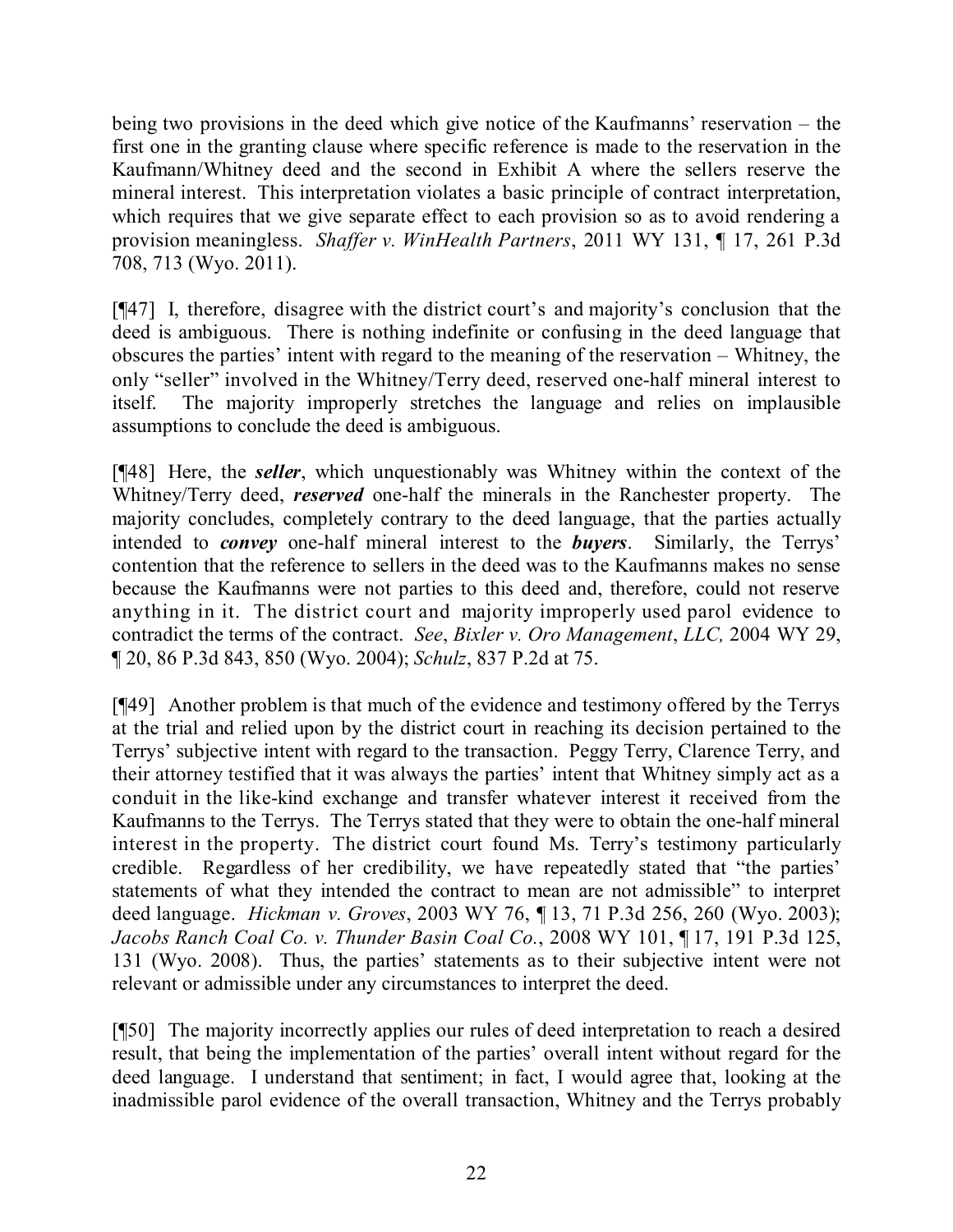intended that the Terrys obtain ownership of the one-half mineral interest. However, that unwritten intent is directly contrary to the language they used in the deed. As such, they obviously made a mistake in drafting the deed. The legal avenue to correct a mutual mistake in a deed is to bring an action to reform the deed.

[¶51] "Reformation is an equitable remedy available in cases where a mistake in the drafting of the written contract makes the writing convey the intent or meaning of neither party to the contract." *Ohio Cas. Ins. Co. v. W.N. McMurry Const. Co.*, 230 P.3d 312, 320 (Wyo. 2010); *Hutchins v. Payless Auto Sales, Inc.*, 2002 WY 8, ¶ 19, 38 P.3d 1057, 1063 (Wyo. 2002). "The remedy is appropriate when a written instrument does not accurately memorialize the parties' agreement." *Sanders v. Sanders*, 2010 WY 77, ¶ 12, 234 P.3d 343, 348 (Wyo. 2010). A party seeking to reform an instrument must demonstrate by clear and convincing evidence: "(1) a meeting of the minds--a mutual understanding between the parties--prior to the time a writing is entered into, (2) a written contract, or agreement, or deed (3) which does not conform to the understanding, by reason of mutual mistake." *Id.* This is exactly what the Terrys are claiming in this case - the parties had agreed that the Terrys would receive the mineral interest and the deed actually executed by Whitney did not conform to that understanding as a result of a mutual mistake. If we condone use of parol evidence to "interpret" a contract to correct an obvious mistake in the instrument, there will no longer be any need for the remedy of reformation.

[¶52] The legal concept of reformation has been analyzed in cases remarkably similar to the present one. In *Town of Glenrock v. Abadie*, 259 P.2d 766 (Wyo. 1953), Engelking agreed to sell certain property to Skinner, while reserving one-half of the mineral interest. When he executed the deed; however, he failed to reserve the mineral interest. Skinner then entered into an agreement to sell the property to the Town of Glenrock. The agreement stated that one-half of the mineral rights had been reserved by Engelking and that the Town would be receiving only one-half of the mineral rights. Skinner then executed a warranty deed to the Town without reserving any mineral rights. After he had already transferred his interest in the property to the Town, Skinner gave Engelking a deed purporting to convey to him one-half of the minerals. Later, the Town conveyed back to Skinner one-half of the mineral interest. *Id.* at 766-68. In a subsequent quiet title action, the Town sought a declaration of its ownership.

[¶53] We determined that a mistake had been made by failing to reserve Engelking's mineral interest, and that "[s]uch an action is an action to correct or reform a deed." *Town of Glenrock*, 259 P.2d at 770. A reformation claim was, however, barred by the applicable statute of limitations because the limitations period began to run upon the recording of the deed and over thirty years had passed before the action to recover the mistakenly conveyed interest was commenced. *Id.* at 770-72. The only substantive difference between the case at bar and *Town of Glenrock* is that here a reservation was allegedly mistakenly included rather than omitted. *See also*, *Sanders,* ¶¶ 11, 20, 234 P.3d